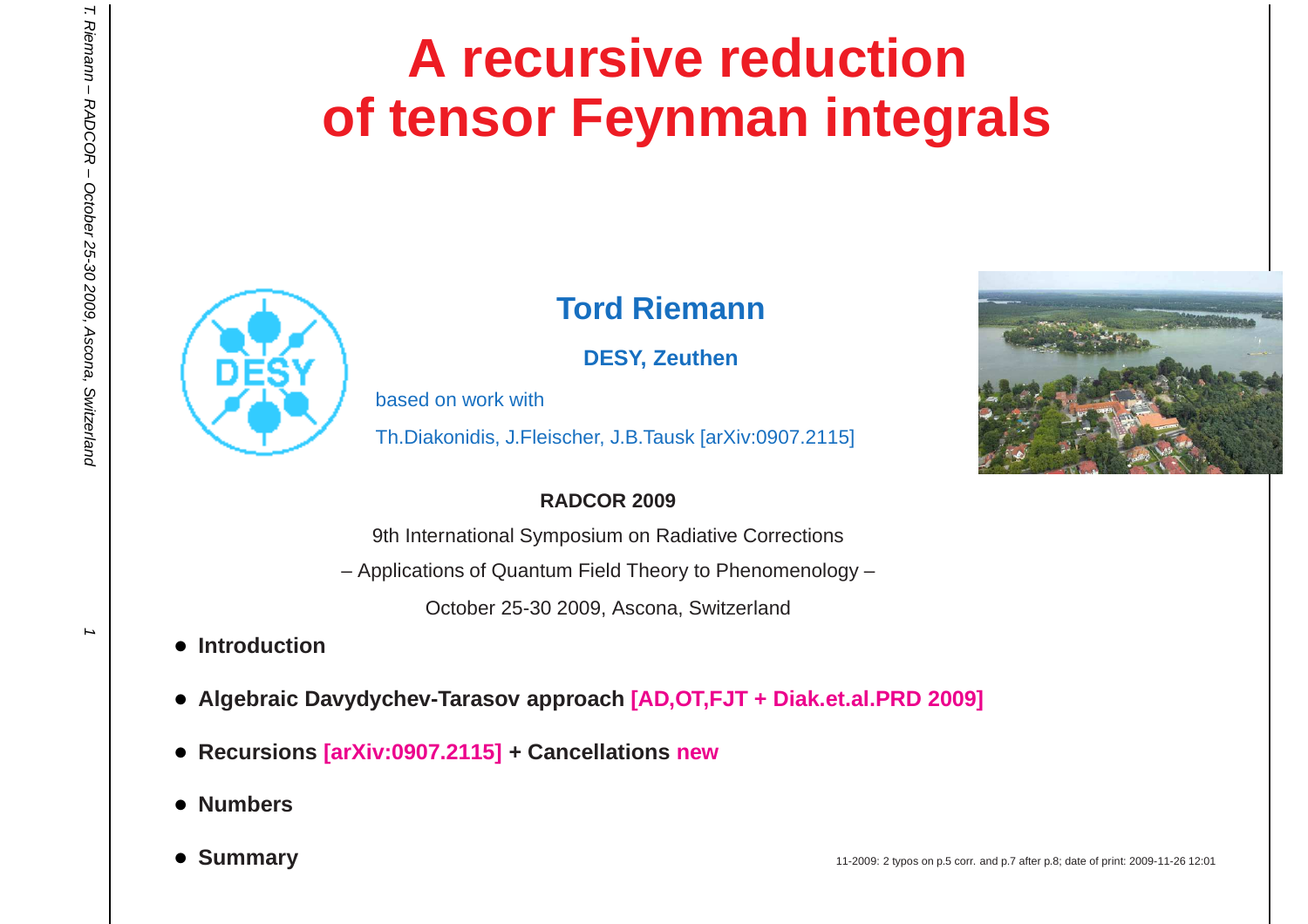# **Introduction**

Why not this talk in the NLO session of the workshop?

Reduction of tensor integrals <sup>=</sup> expressing them by <sup>a</sup> (very) small set of scalar integrals

– is needed for practically any Feynman diagram calculation.

Feynman diagrams with loops contain tensor integrals due to:

- fermion propagators
- three-gauge boson couplings
- e.g. unitary gauge propagators

#### Examples:

- $\bullet$  LO (Lowest order) of  $Z\to e+\mu$  is one-loop; processes forbidden in tree diagrams of Standard Model
- $\bullet\,$  NLO: one-loop corrections to Born diagrams; prominent here at Radcor:  $2\rightarrow 3,4,\cdots$
- NNLO: radiative loop corrections to Born diagrams:  $e^+e^-\rightarrow e^+e^-\gamma$  with a loop (including 5-point functions)

**My first tensor reduction [Proc. Ahrenshoop Symposium, 1981] was for:**

$$
Z \to \mu + e, \quad b + s, \quad \text{etc.}
$$

Use of the 'conventional' Passarino-Veltman reduction (Nucl.Phys.B160, 1979), invented not so much earlier.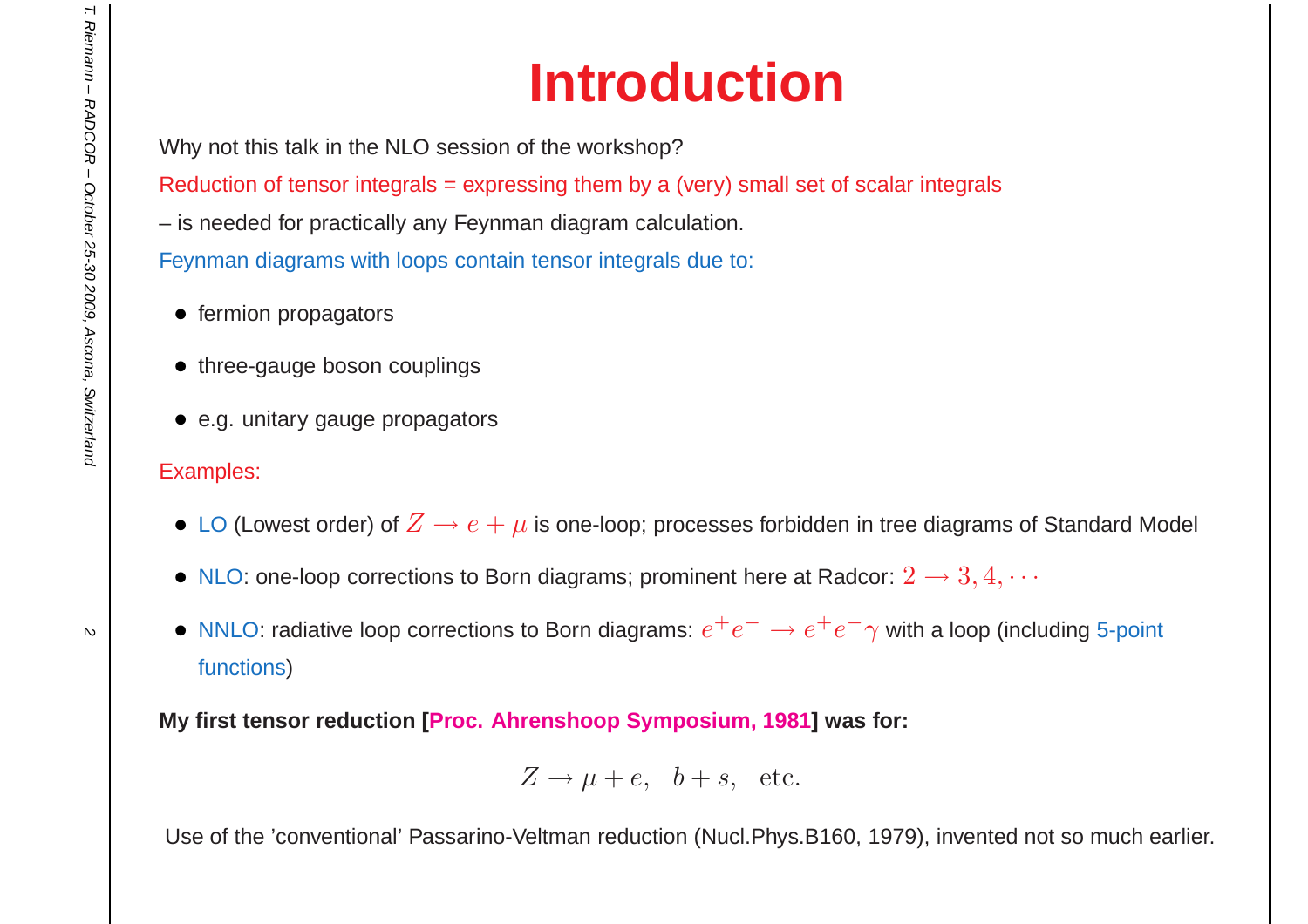This was done in 1980.

Use of the 'conventional' Passarino-Veltman reduction (Nucl.Phys.B160, 1979), invented not so much earlier. The process is, in the Standard Model, possible due to one-loop vertex diagrams with internal flavor-changing $W$  bosons and mixing heavy fermions:



J. Illana,TR, PRD 2000 study repeated for ILC applications for SM and models with heavy neutrinos J. Illana studied also supersymmetric cases.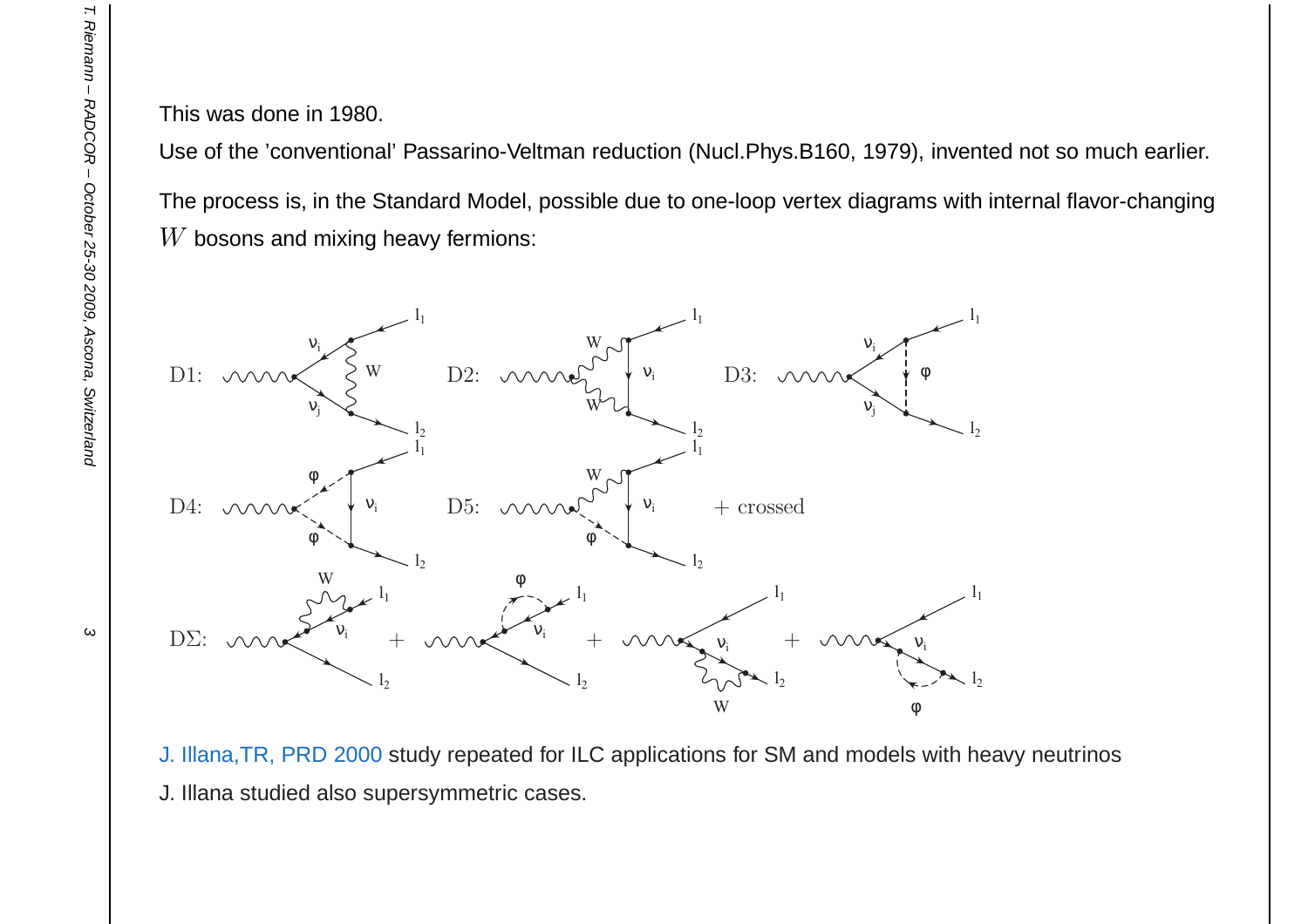In this talk, we discuss the  $n$ -point tensor integrals of rank  $R$ , in short: (n,R)-integrals:

$$
I_n^{\mu_1\cdots\mu_R} = \int \frac{d^dk}{i\pi^{d/2}} \; \frac{\prod_{r=1}^R k^{\mu_r}}{\prod_{j=1}^n c_j^{\nu_j}},\tag{1}
$$

where the denominators  $c_j$  have *indices*  $\nu_j$  *and chords*  $q_j$ :

$$
c_j = (k - q_j)^2 - m_j^2 + i\varepsilon \tag{2}
$$

**We use**

$$
d = 4 - 2\epsilon
$$



 $\boldsymbol{4}$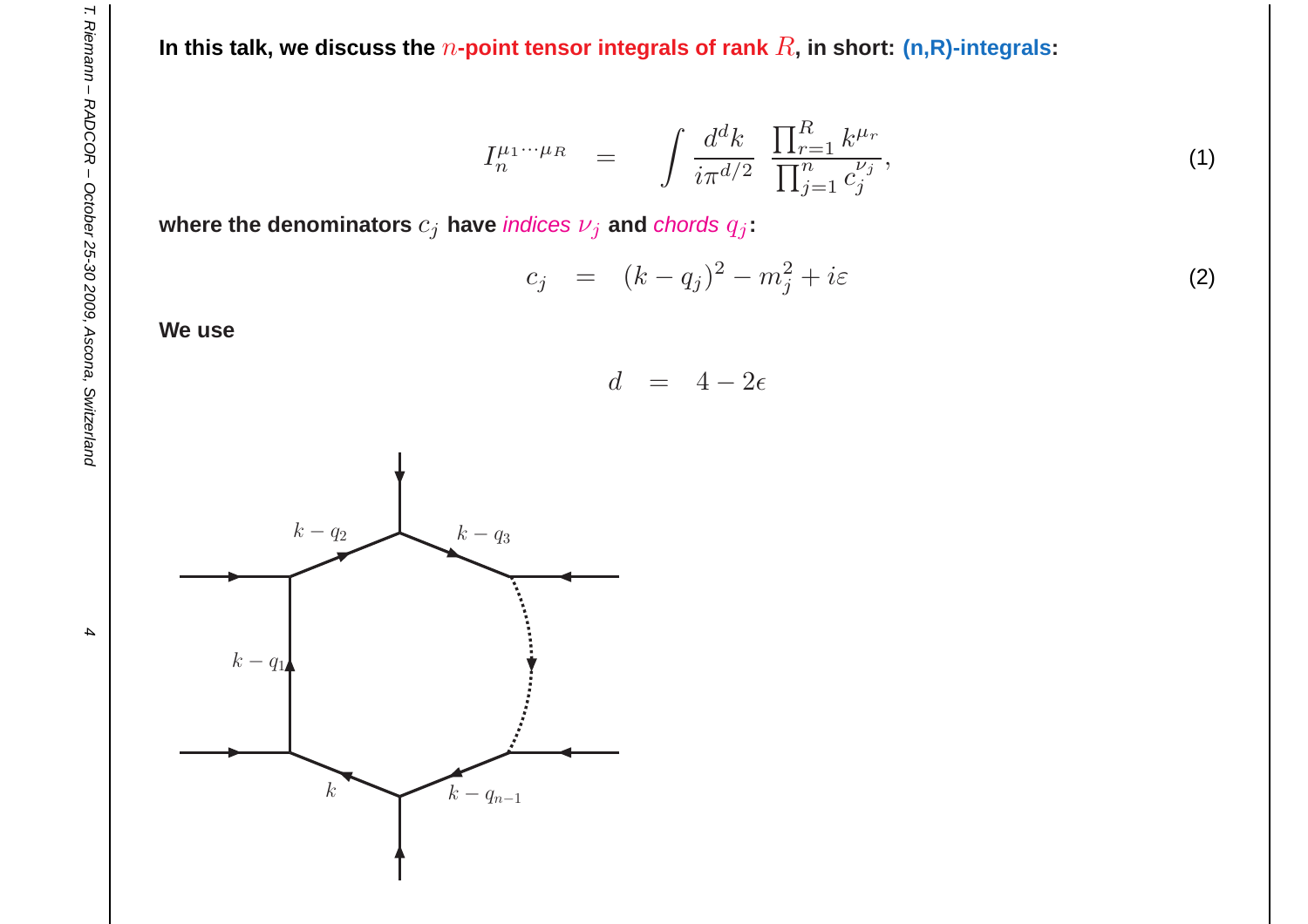## **The problems**

It is well-known how to evaluate  $n$ -point tensor integrals for  $n=1,2,3,4$ . This here is not a review, so I just mention as publicly available:

- **Passarino,Veltman NPB (1979) for**  $n = 1, 2, 3, 4$
- **FF by van Oldenborgh (1990), <sup>a</sup> realization of that scheme**
- $\bullet$  LoopTools/FF by Hahn (1998,2006) covers also 5-point functions, rank  $R\leq4$ We observed problems in certain configurations with light-like external particles
- $\bullet$  Golem by Binoth al. (2008) for  $n \leq 6$ , but only massless propagators
- $\bullet\,$  many interesting details may be found in: Review talk by Denner (DESY TH workshop, 2009)

So, if you want to evaluate something less trivial, you have to create your own tensor reduction **library.**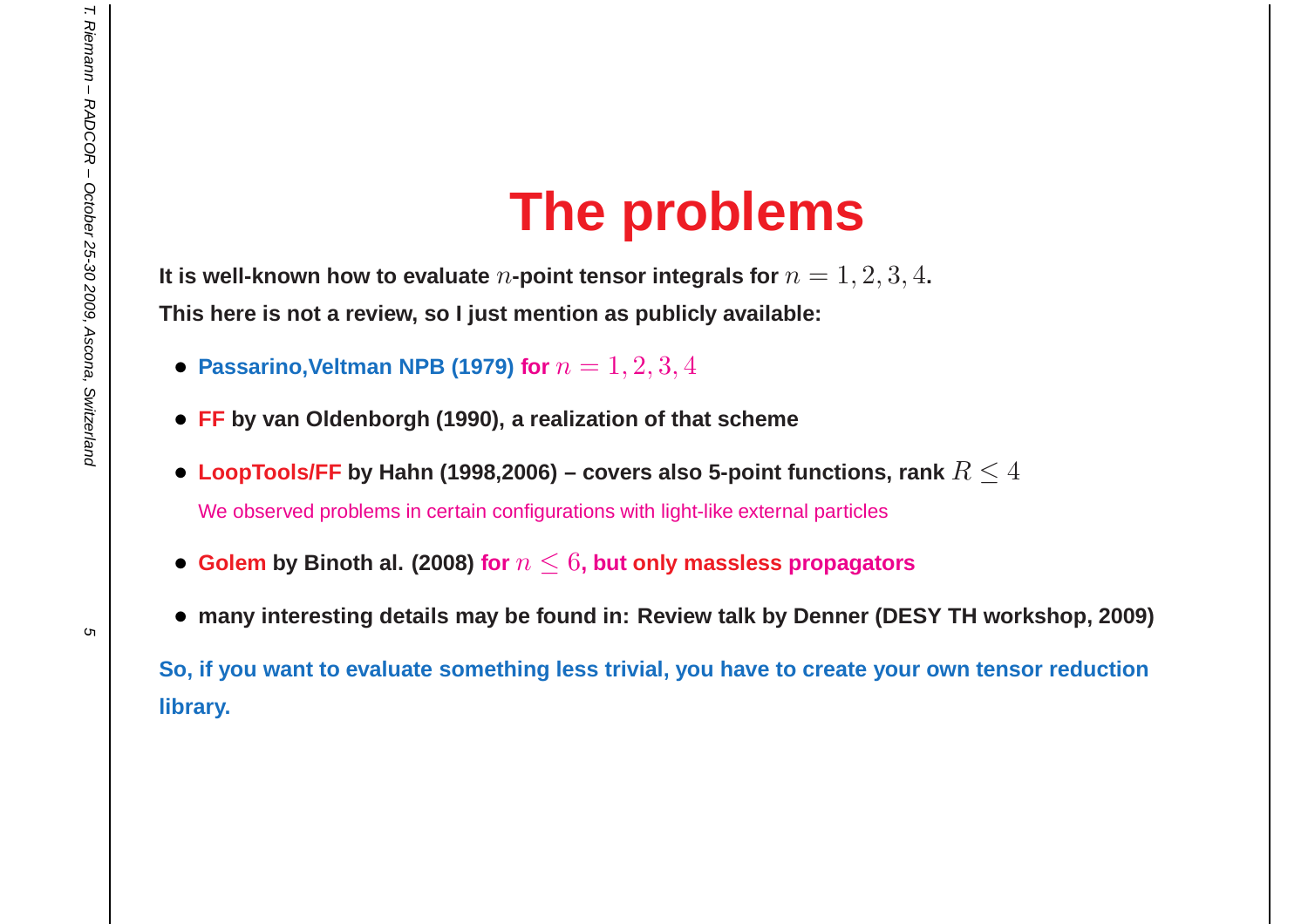## **Algebraic Davydychev-Tarasov approach (I):Davydychev's higher dimensional integrals**

Davydychev PLB (1991) has shown that one may write any tensor integral as a composition of scalar **integrals**

**but the price is two-fold:**

- higher dimensions  $\left[d^+\right]^l = 4 2\epsilon + 2l$
- $\bullet$  **higher** <code>indices the powers  $\nu_i$  of the denominators of the propagators</code>

In fact, we will need the <mark>scalar</mark> integrals with shifted indices and shifted dimensions:

$$
I_{p,\,i\,j\,k\cdots}^{[d+]^l,\,stu\cdots} = \int \frac{d^{4-2\epsilon+2l}k}{\pi^{d/2}} \prod_{r=1}^n \frac{1}{c_r^{1+\delta_{ri}+\delta_{rj}+\delta_{rk}+\cdots-\delta_{rs}-\delta_{rt}-\delta_{ru}-\cdots}}
$$
(3)

The  $I^{[d+]}$  $\left[ \frac{[d+]}{p,~i~j~k...} \right]$  is a  $p$ -point function,  $p \leq n$ , and some propagators may have higher power. Simplest **cases:**

$$
I_n^{\mu} = \int \frac{d^{4-2\epsilon}k}{\pi^{d/2}} k^{\mu} \prod_{r=1}^n c_r^{-1} = -\sum_{i=1}^{n-1} q_i^{\mu} I_{n,i}^{[d+]} I_n^{\mu\nu} = \int \frac{d^{4-2\epsilon}k}{\pi^{d/2}} k^{\mu} k^{\nu} \prod_{r=1}^n c_r^{-1} = \sum_{i,j=1}^{n-1} q_i^{\mu} q_j^{\nu} (1 + \delta_{ij}) I_{n,ij}^{[d+]} - \frac{1}{2} g^{\mu\nu} I_n^{[d+]}
$$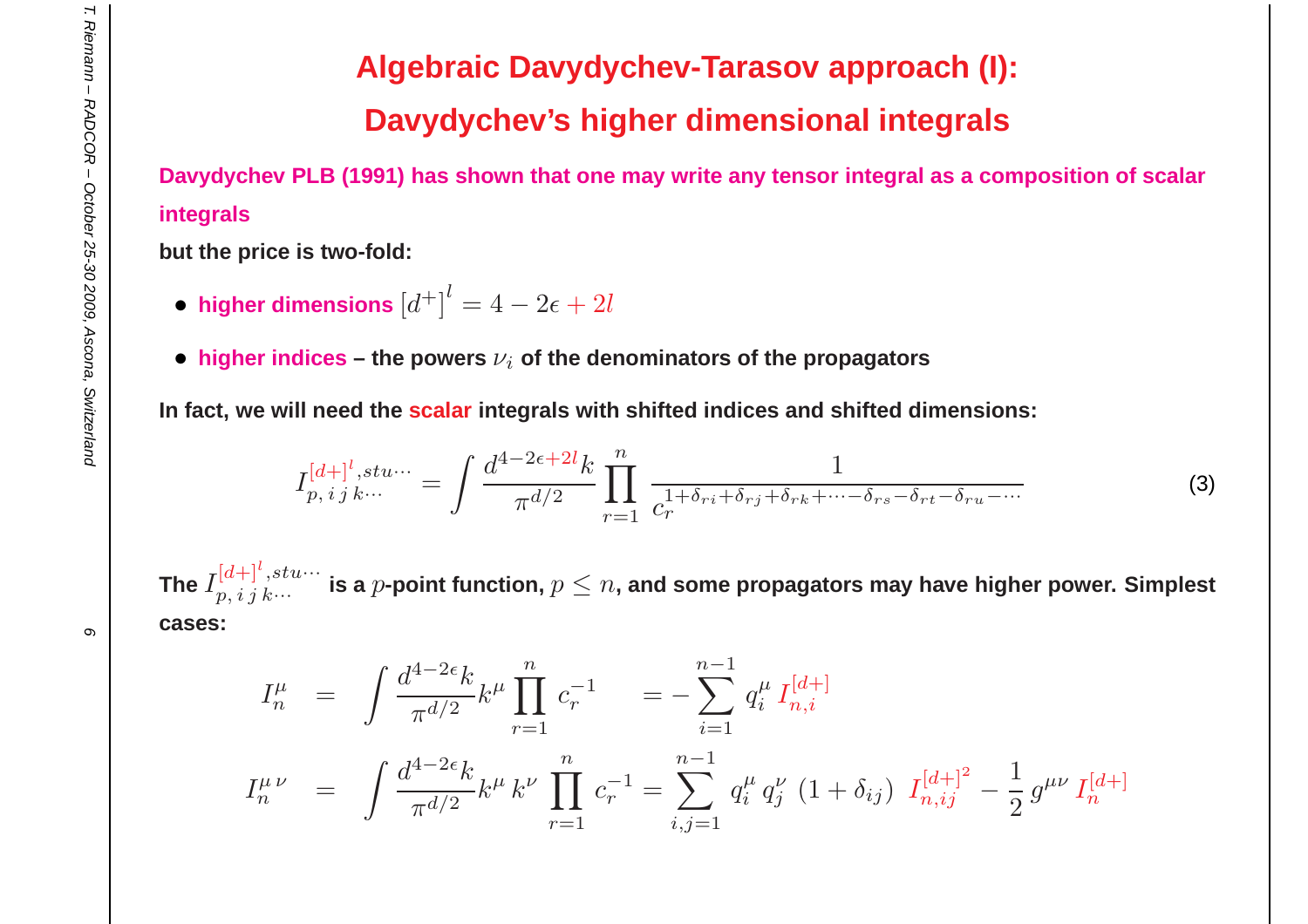## **Algebraic Davydychev-Tarasov approach (II):Recursions with change of dimensions**

**Tarasov NPB (1996) and Fleischer-Jegerlehner-Tarasov (1999) derive and apply recurrence relations,** some of them relating scalar integrals of different dimensionality in order to get rid of the **dimensionality**  $D=d-2\epsilon + 2l$ :

$$
(\int_{N} \nu_{j} \mathbf{j}^{+} J^{(N)}(d+2) = \begin{bmatrix} -\binom{j}{0}_{N} + \sum_{k=1}^{n} \binom{j}{k}_{N} \mathbf{k}^{-} \mathbf{j} J^{(N)}(d), \\ (d - \sum_{i=1}^{n} \nu_{i} + 1) \left( \int_{N} J^{(N)}(d+2) \right) = \left[ \binom{0}{0}_{N} - \sum_{k=1}^{n} \binom{0}{k}_{N} \mathbf{k}^{-} \right] J^{(N)}(d), \\ (d - \sum_{i=1}^{n} \nu_{i} + 1) J^{(N)}(d) = \sum_{k=1}^{n} \binom{0}{k}_{N} \left[ d - \sum_{i=1}^{n} \nu_{i} (\mathbf{k}^{-} \mathbf{i}^{+} + 1) \right] J^{(N)}(d).
$$

**where** the operator  $\textbf{j}^{\pm}$  acts by shifting the index  $\nu_j$  by  $\pm 1$ .

An important problem for applications is the appearence of the Gram determinant  $\left(\right)_N$  $\frac{1}{N}$  at the **left-hand sides of recursions with dimensional shifts.**

**Their inverse powers – as overall factors – cause numerical instabilities.**

This might have been a reason, why the project FIRCLA by Tarasov-Jegerlehner <code>Nucl.Phys.Proc.Suppl.116:83-87,2003 for automated treatment of  $2\to 3$  processes like</code>  $e^+e^-\to H\nu\bar{\nu}$  was not completed.

 $\overline{\phantom{0}}$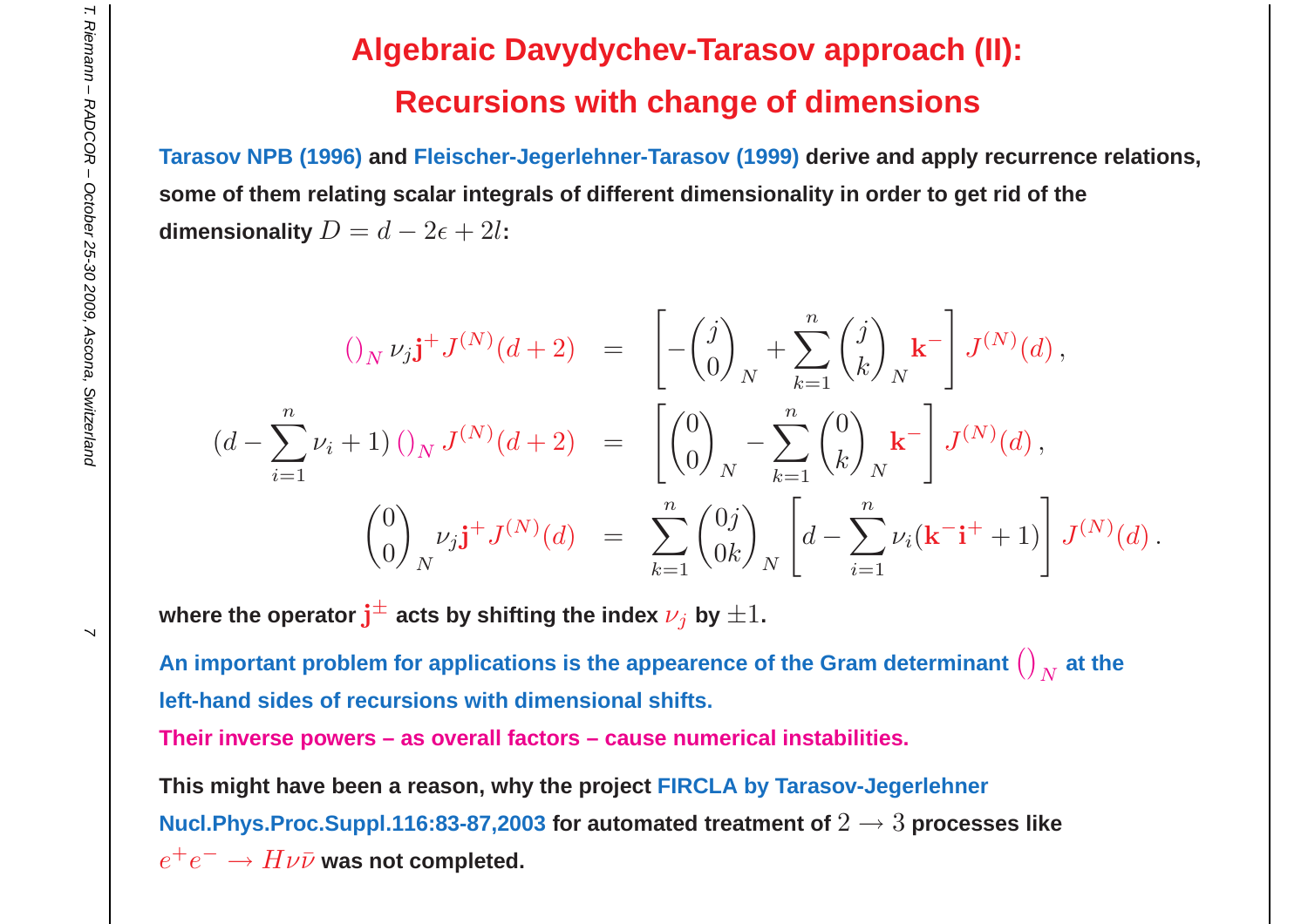Special cases for later use here (eqn. references go to FJT (1999)):

#### **Reduction of 4-point integrals**

$$
(1+\delta_{ij}) I_{4,ij}^{[d+]^2,s} = -\frac{\binom{0s}{js}_{5}}{\binom{s}{s}_{5}} I_{4,i}^{[d+],s} + \sum_{t=1,t\neq s,i}^{5} \frac{\binom{ts}{js}_{5}}{\binom{s}{s}_{5}} I_{3,i}^{[d+],st} + \frac{\binom{is}{js}_{5}}{\binom{s}{s}_{5}} I_{4}^{[d+],s}
$$
(4)

$$
I_{4,i}^{[d+],s} = -\frac{\binom{0s}{is}\binom{s}{5}}{\binom{s}{s}\binom{s}{5}} I_4^s + \sum_{t=1,t\neq s}^{5} \frac{\binom{ts}{is}\binom{s}{5}}{\binom{s}{s}\binom{s}{5}} I_3^{st},\tag{5}
$$

$$
I_4^{[d+],s} = \begin{bmatrix} {0s \choose 0s} \frac{5}{5} I_4^s - \sum_{t=1, t \neq s}^{5} {t s \choose 0s} \frac{5}{5} I_3^{st} \\ {s \choose s} \frac{1}{5} & d-3 \end{bmatrix}
$$
(6)

**Reduction of 3-point integrals**

$$
I_{3,i}^{[d+],st} = -\frac{\binom{0st}{ist}}{\binom{st}{st}} I_3^{st} + \sum_{u=1, u \neq s,t}^{5} \frac{\binom{ust}{ist}}{\binom{st}{st}} I_2^{stu}
$$
(7)

In applications we can put  $d=4$  since  $I_4^{[d+]}$  is UV and IR finite.

Alternatively, instead of the reductions,  $I_4^{[d+]}$  can as well be used directly as "master integral" (see **e.g. Binoth 2005 ff)**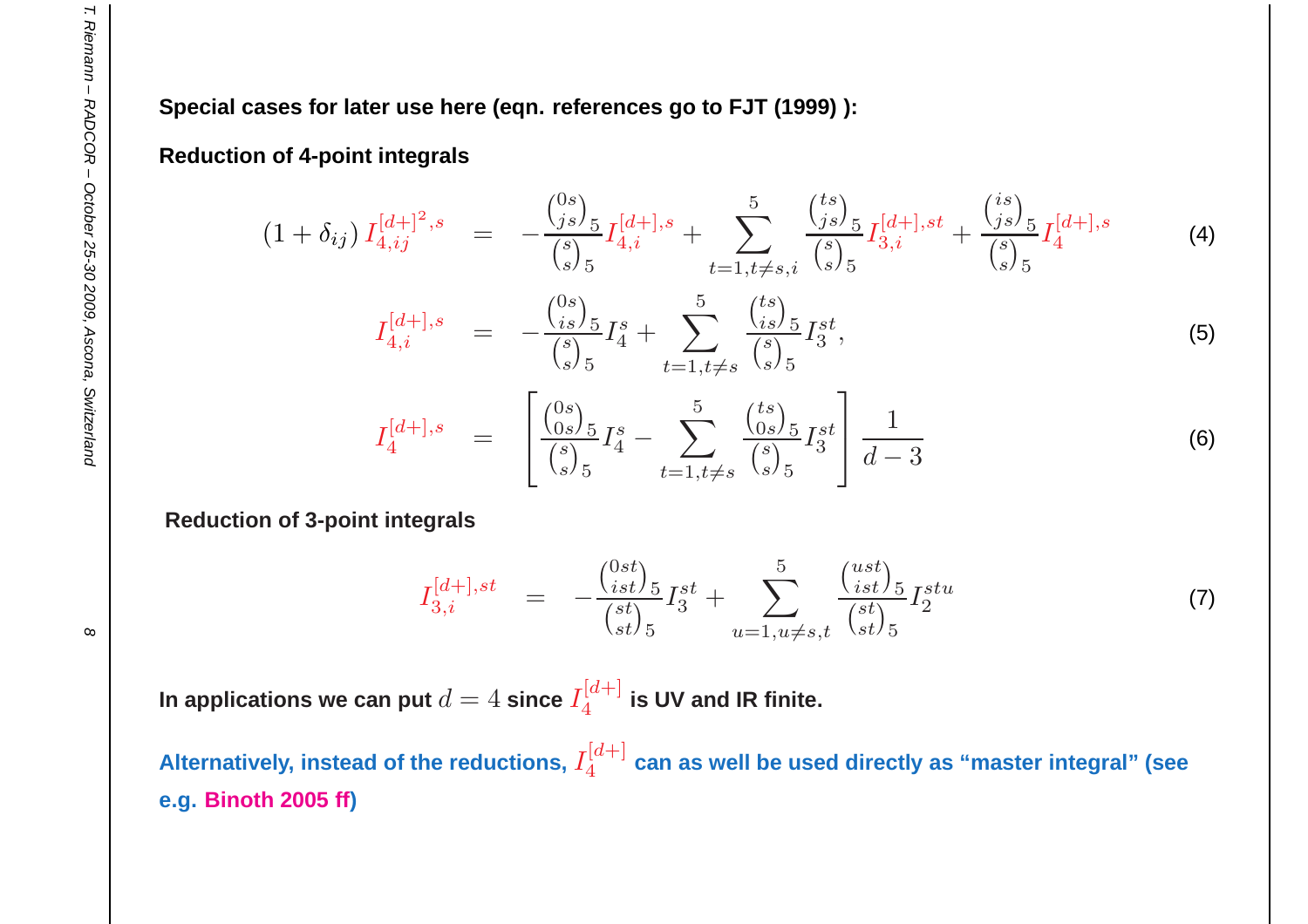#### **Some notations**

 $\bf{The~determinant~of~an}~(N+1)\times(N+1)$  matrix, known as the **modified Cayley determinant [Melrose 1965]**

$$
()_{N} \equiv \begin{vmatrix} 0 & 1 & 1 & \dots & 1 \\ 1 & Y_{11} & Y_{12} & \dots & Y_{1N} \\ 1 & Y_{12} & Y_{22} & \dots & Y_{2N} \\ \vdots & \vdots & \vdots & \ddots & \vdots \\ 1 & Y_{1N} & Y_{2N} & \dots & Y_{NN} \end{vmatrix},
$$
 (8)

**with coefficients**

$$
Y_{ij} = -(q_i - q_j)^2 + m_i^2 + m_j^2, \quad (i, j = 1...N).
$$
 (9)

Although the masses of the propagators appear in the coefficients  $Y_{ij}$ , the determinant  $()_N$  does not depend on the masses and it is actually proportional to the Gram determinant of the external  $\bm{\mathsf{momenta}}$  of the  $N$ -point function.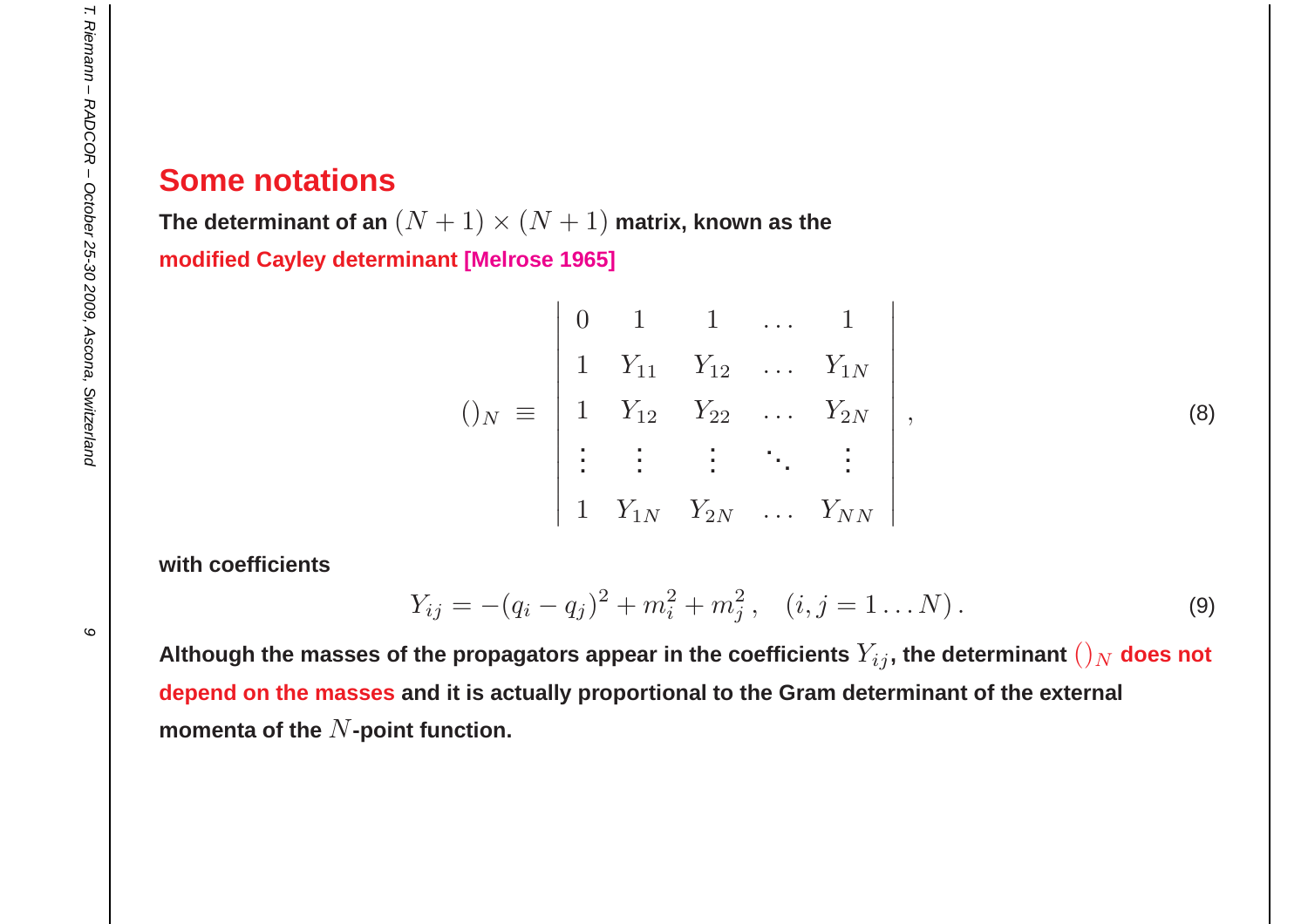All other determinants we need are signed minors of  $()_N$ , constructed by deleting  $m$  rows and  $m$  ${\bf c}$ olumns from  $()_N,$  and multiplying with a sign factor:

$$
\begin{pmatrix}\nj_1 & j_2 & \cdots & j_m \\
k_1 & k_2 & \cdots & k_m\n\end{pmatrix}_N \equiv (-1)^{\sum_l (j_l + k_l)}
$$
\n
$$
\text{sgn}_{\{j\}} \text{sgn}_{\{k\}} \begin{vmatrix}\n\text{rows } j_1 \cdots j_m \text{ deleted} \\
\text{columns } k_1 \cdots k_m \text{ deleted}\n\end{vmatrix},
$$
\n(10)

where  $\mathsf{sgn}_{\{j\}}$  and  $\mathsf{sgn}_{\{k\}}$  are the signs of permutations that sort the deleted rows  $j_1\cdots j_m$  and  ${\bf c}$ olumns  $k_1 \cdots k_m$  into ascending order.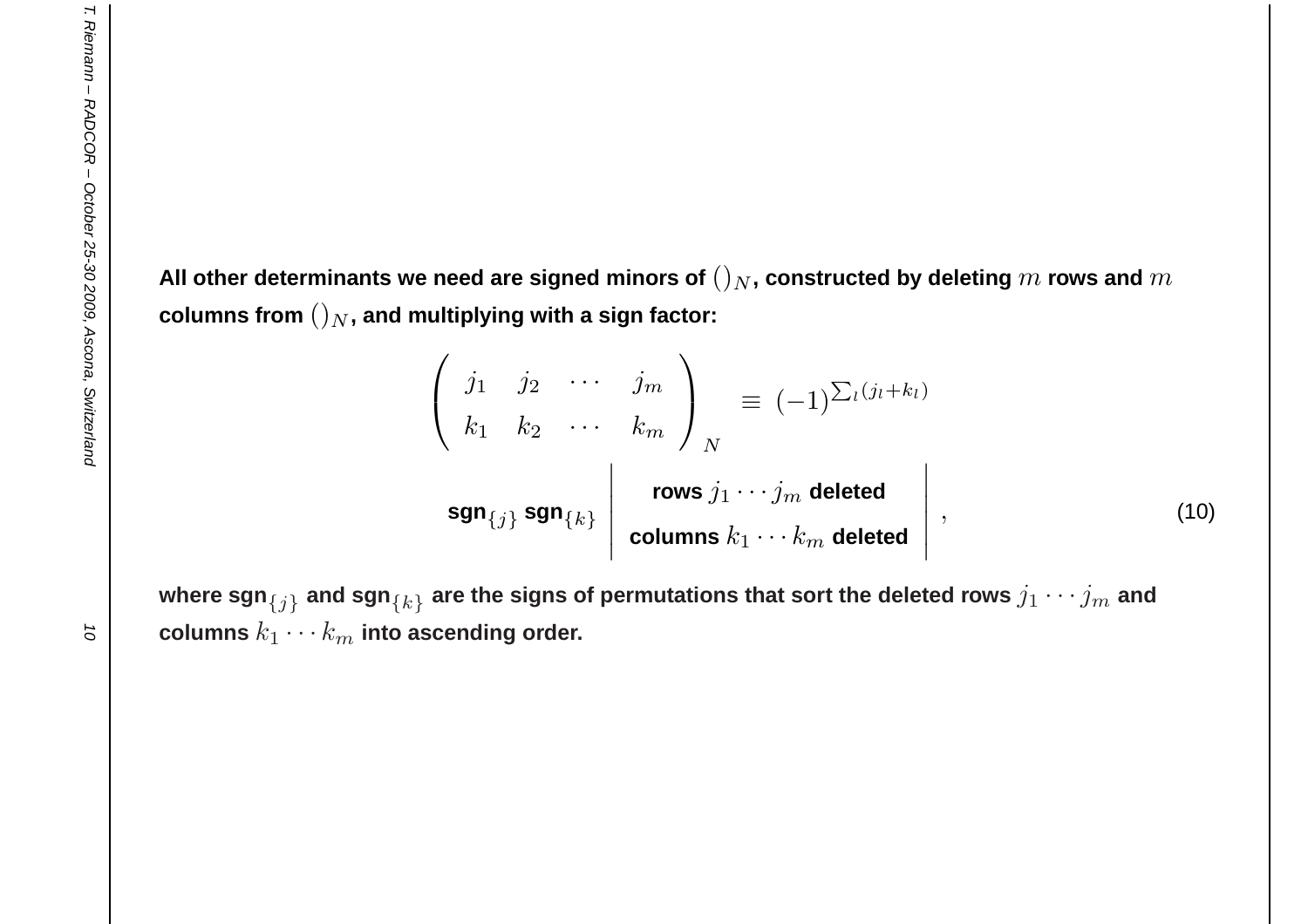Try: Perform the reductions for pentagons (and hexagons) as given in <mark>FJT 1999</mark> and search for the **elimination of inverse Gram determinants in the Davydychev-Tarasov approach.** Inverse Gram determinants of pentagons may be avoided, as demonstrated e.g. in

- **Campbell-Glover-Miller NPB, <sup>1997</sup> [they discuss FJT 1999]**
- **Denner-Dittmaier NPB, 2003-2006**
- **Binoth et al. JHEP,NPB, 2000-2005**

In fact it was demonstrated in Diakonidis-Fleischer-Gluza-Kajda-Riemann-Tausk PRD 2009, that in the Davydychev-Tarasov approach the cancellation of inverse Gram determinants can also be achieved.  $\bf{Explicitly}$  for  $n = 5$  and for rank  $R = 2, 3$ **.** 

The derivations are trickier with higher rank, and by studying them we found a much better approach.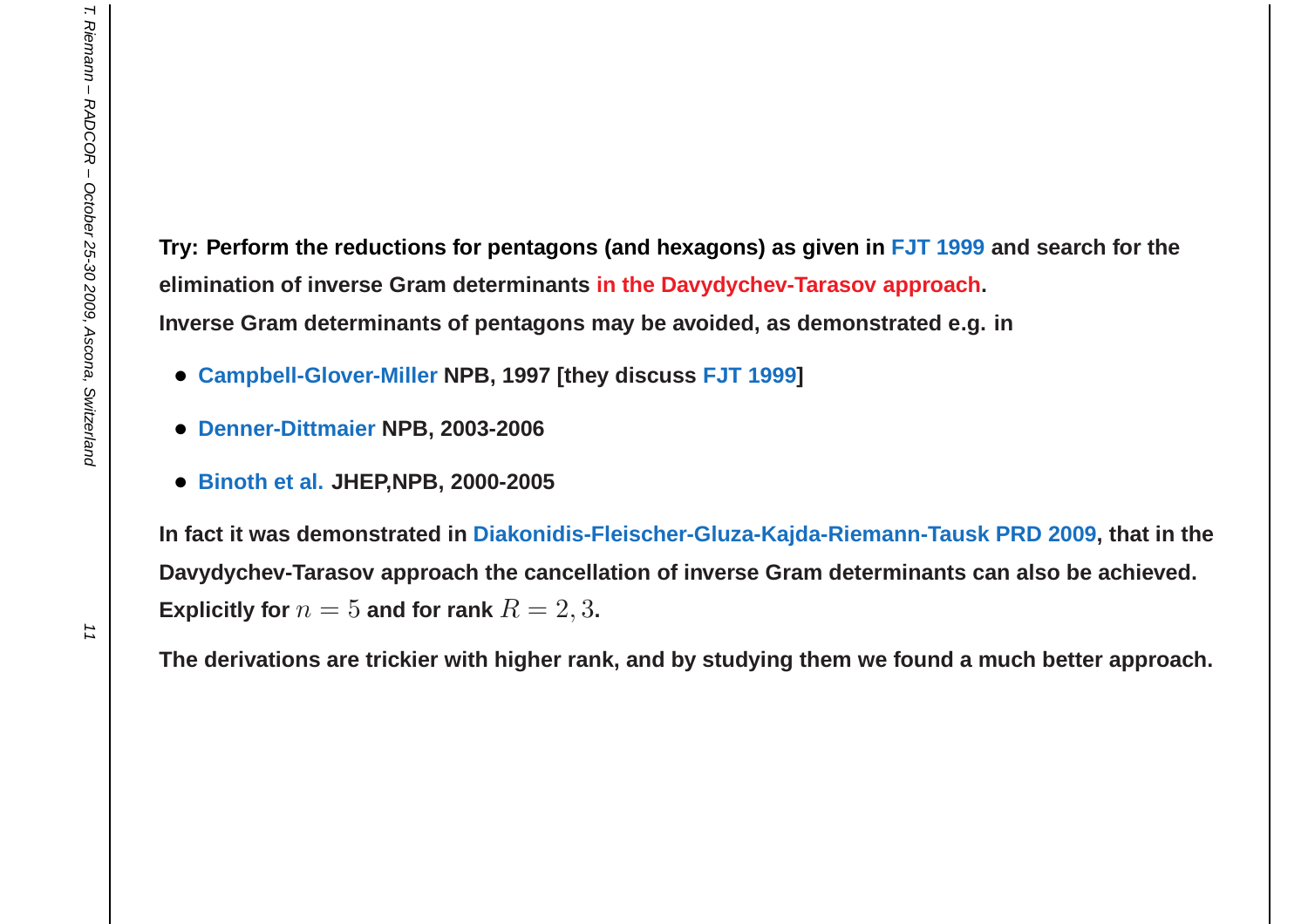## **Recursions**

**Several recursive tensor reductions have been worked out [see next slides].**

- Denner-Dittmaier NPB 2005 the so-called Passarino-Veltman recursion and an alternative **Passarino-Veltman recursion**
- **van Hameren <sup>2009</sup> describes another recursive tensor reduction**
- **Diakonidis-Fleischer-Riemann-Tausk arXiv:0907.2115 (2009): Our recursive approach**

**See arXiv:0907.2115 for the proof:**

$$
(n, R) = (n, R - 1) \times Q_0^{\mu} + \sum_{s=1}^{n} (n - 1, R - 1)^s \times Q_s^{\mu}
$$

**with auxiliary vectors**

$$
Q_s^{\mu} = \sum_{i=1}^n q_i^{\mu} \frac{\binom{s}{i}_n}{\binom{s}{n}}, \quad s = 0, \dots, n.
$$

In the  $Q^{\mu}_{s}$  we create inverse Gram determinants, but the recursions define a convenient calculational **scheme.**

**See the recursion triangle.**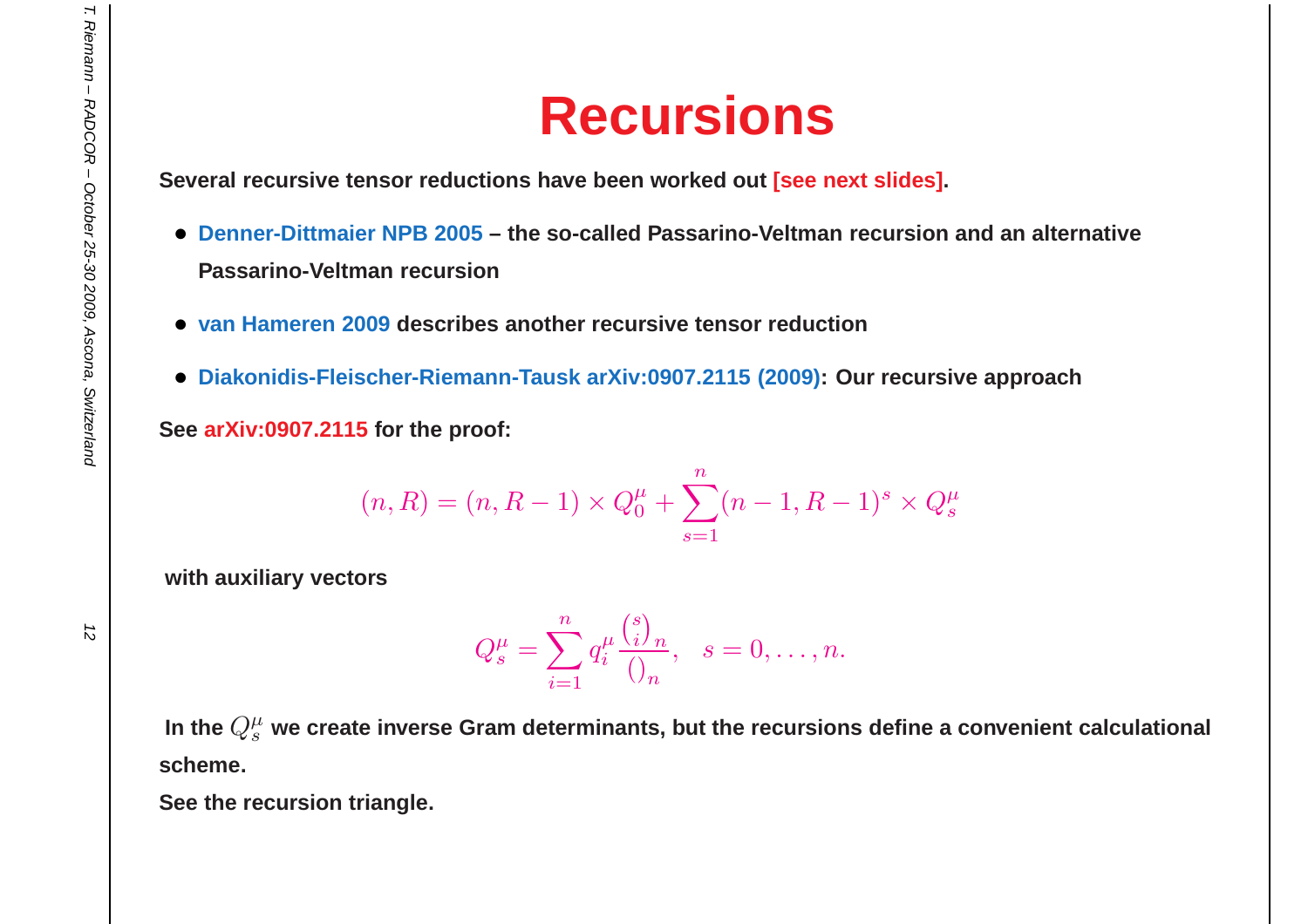#### Proof

relies on <sup>a</sup> simple relation for the products:

$$
q_i Q_0 = -\frac{1}{2} (Y_{in} - Y_{nn}), \ i = 1, \cdots, n-1,
$$
  

$$
q_i Q_s = \frac{1}{2} (\delta_{is} - \delta_{ns}), \ i = 1, \ldots, n-1, \ s = 1, \cdots, n,
$$

with

$$
Y_{jk} = -(q_j - q_k)^2 + m_j^2 + m_k^2.
$$

Show that the relations hold:

$$
q_j \times (n, R) = q_j \times (n, R - 1) \times Q_0^{\mu} + q_j \times \sum_{s=1}^n (n - 1, R - 1)^s \times Q_s^{\mu}
$$

for any chord  $q_j.$ 

The chords form <sup>a</sup> basis.

q.e.d.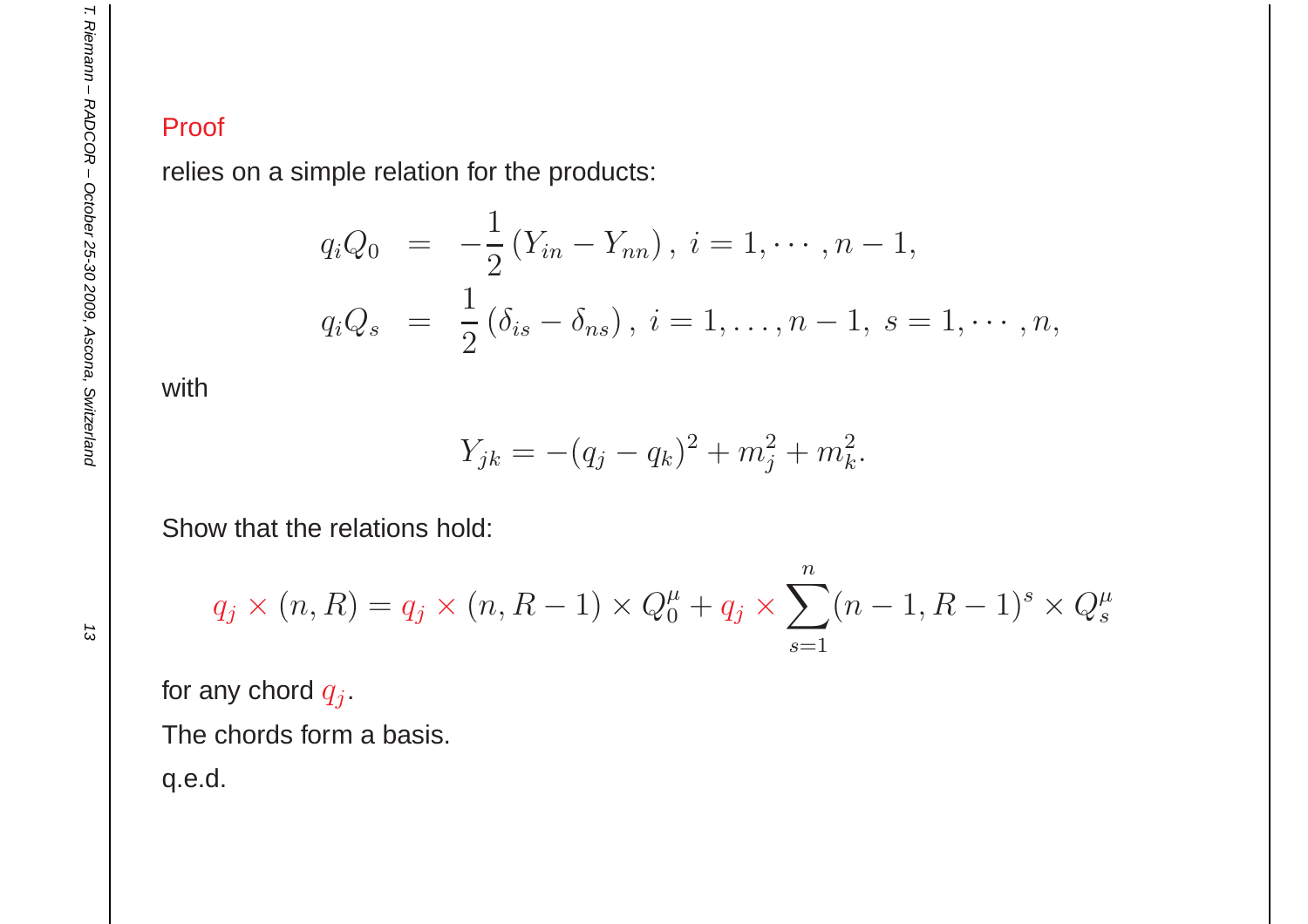



14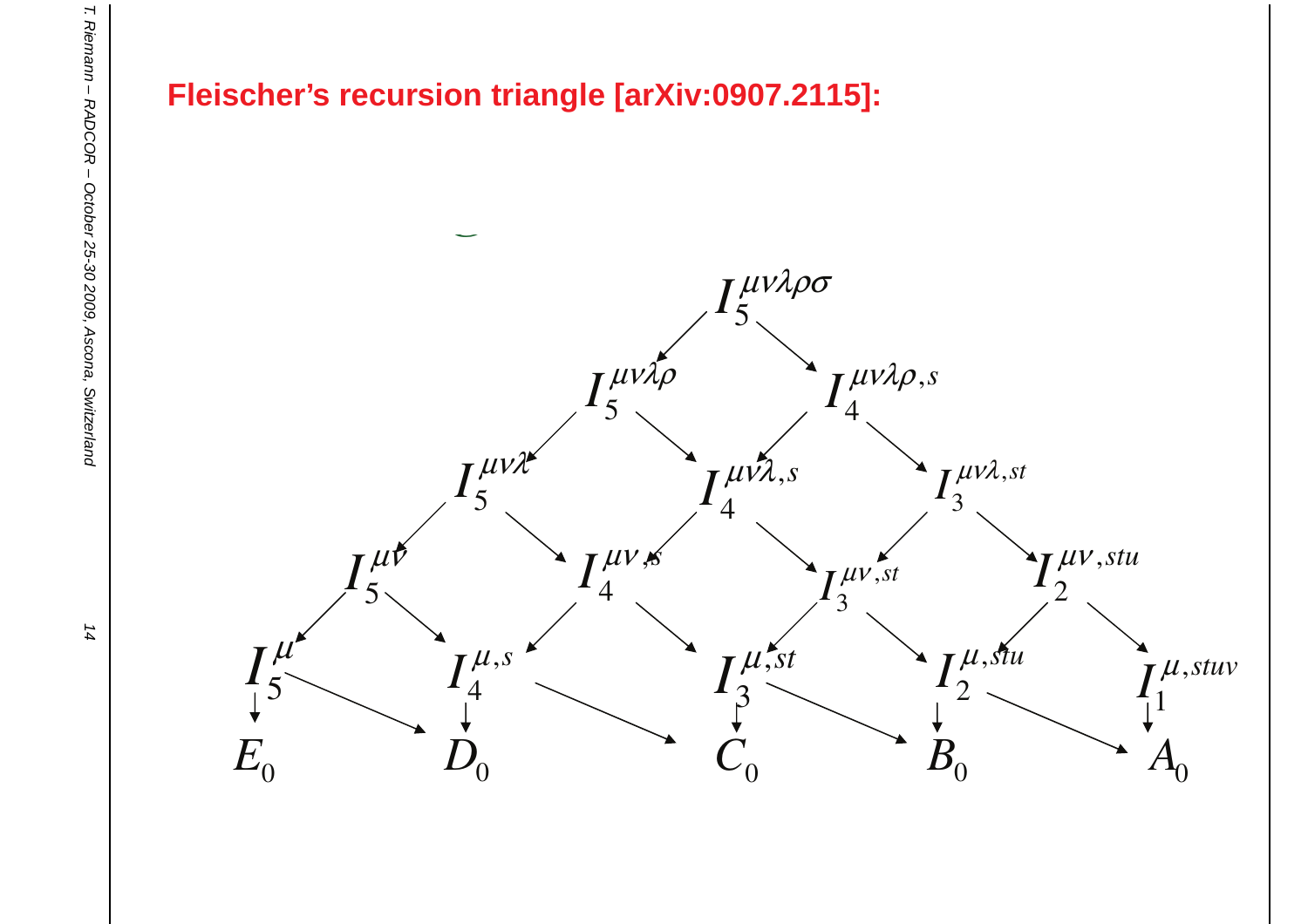#### **The 'conventional' Passarino-Veltman recursion triangle**

#### **[Denner/Dittmaier hep-ph/0509141]:**



Figure 1: Schematic illustration of conventional Passarino–Veltman reduction.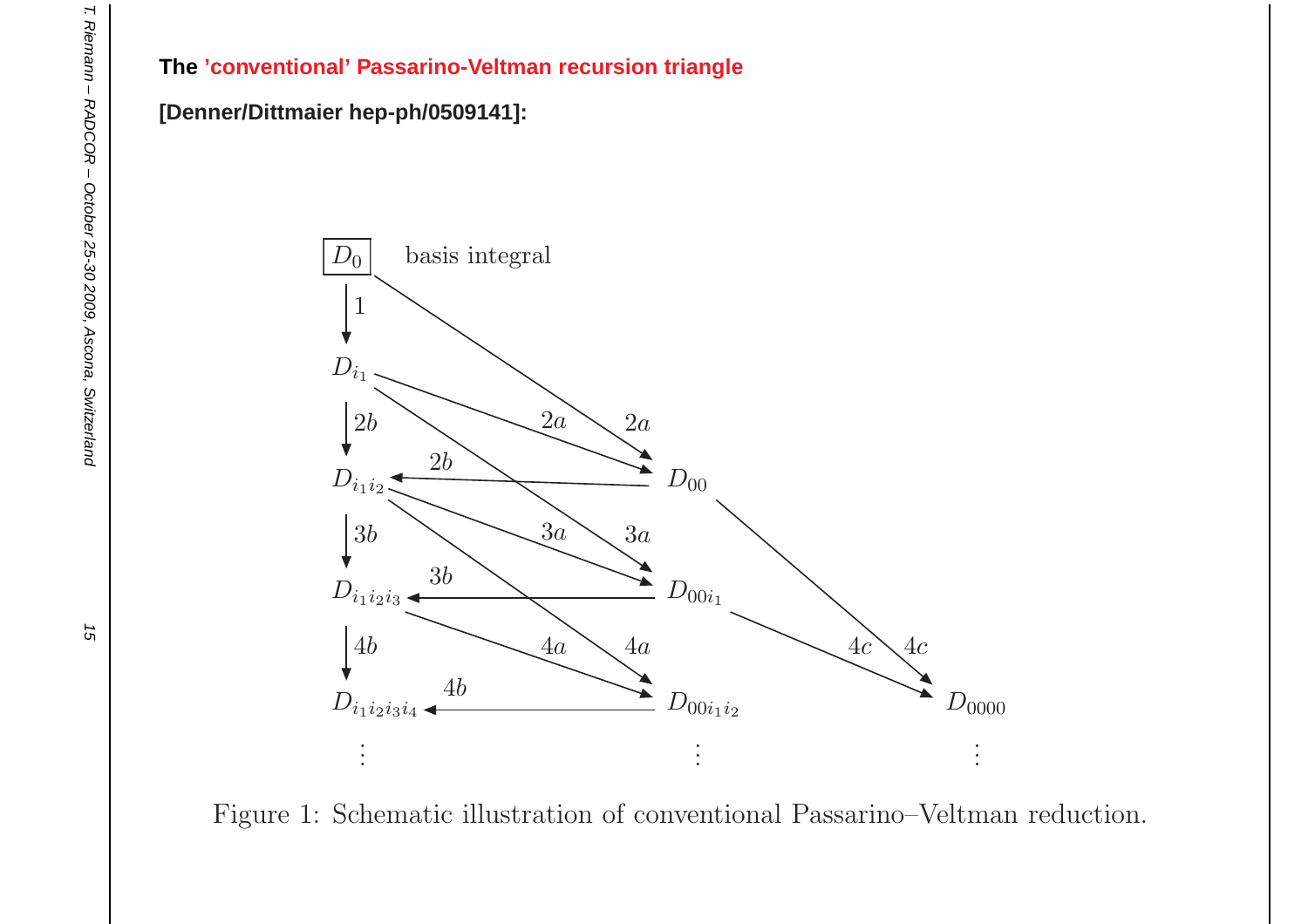#### **The 'alternative' Passarino-Veltman triangle**

#### **[Denner/Dittmaier hep-ph/0509141]:**



Figure 2: Schematic illustration of alternative Passarino–Veltman reduction.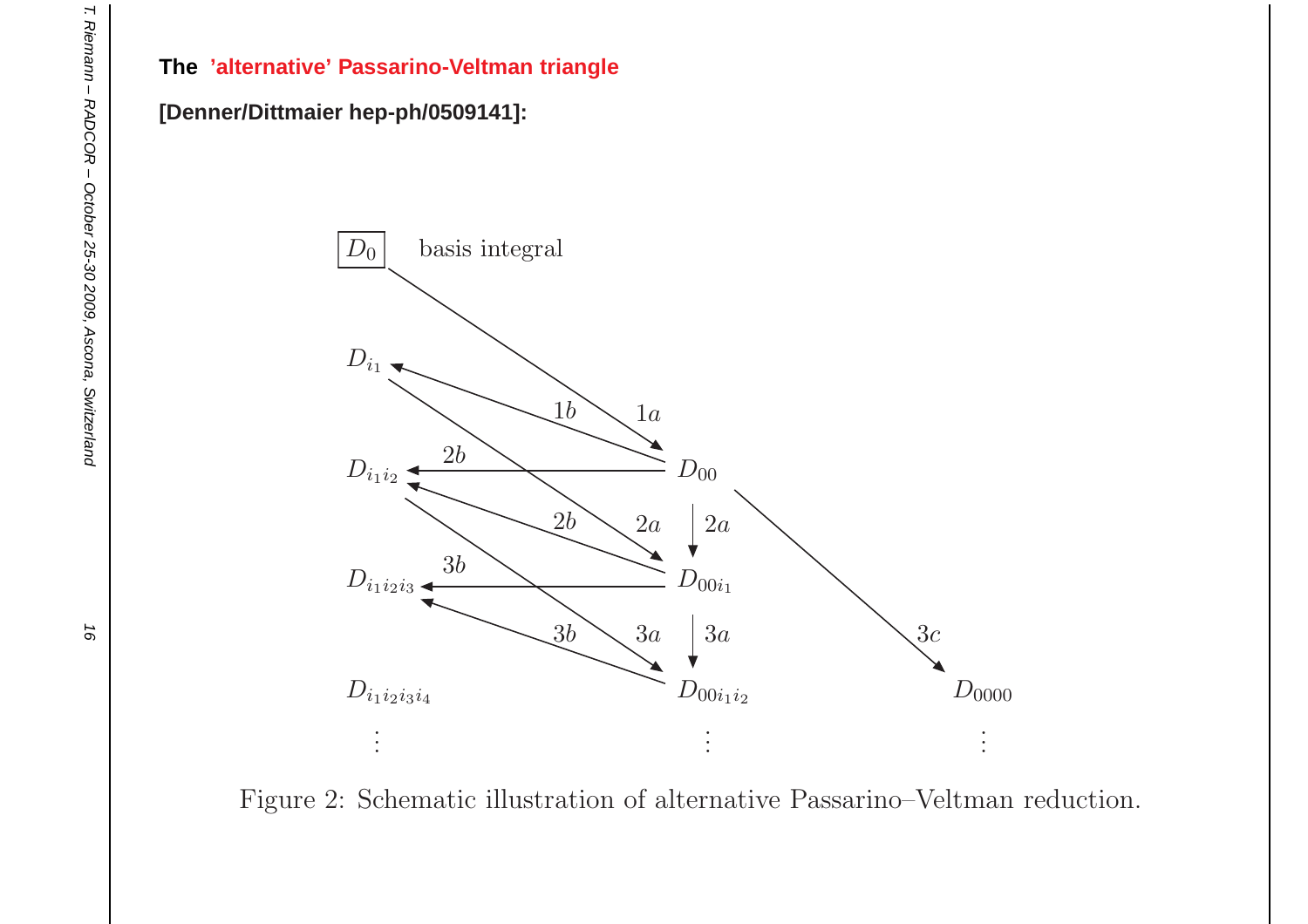**Compared to**

$$
(n, R) = (n, R - 1) \times Q_0^{\mu} + \sum_{s=1}^{n} (n - 1, R - 1)^s \times Q_s^{\mu}
$$

#### for  $n < 5$  things are a bit more involved.

There the chords are not a complete basis for the 4-vectors, and one has to introduce another type of **auxiliary quantities [van Oldenborgh-Vermaseren 1990]:**

$$
v^{\mu} = \epsilon^{\mu\lambda\rho\sigma}(q_1 - q_4)_{\lambda}(q_2 - q_4)_{\rho}(q_3 - q_4)_{\sigma},
$$
  

$$
v^{\mu\lambda} = \epsilon^{\mu\lambda\rho\sigma}(q_1 - q_3)_{\rho}(q_2 - q_3)_{\sigma}
$$

They may be used to <mark>represent the metric tensor by chords (</mark>plus additional terms):

$$
g^{\mu\nu} = 2 \sum_{i,j=1}^{6} q_i^{\mu} q_j^{\nu} \frac{\binom{0i}{0j}_6}{\binom{0}{0}} ,
$$
  
\n
$$
g^{\mu\nu} = 2 \sum_{i,j=1}^{5} q_i^{\mu} q_j^{\nu} \frac{\binom{i}{j}_5}{\binom{0}{5}} ,
$$
  
\n
$$
g^{\mu\nu} = 2 \sum_{i,j=1}^{4} q_i^{\mu} q_j^{\nu} \frac{\binom{i}{j}_4}{\binom{0}{4}} + \frac{8v^{\mu} v^{\nu}}{\binom{0}{4}} ,
$$
  
\n
$$
g^{\mu\nu} = 2 \sum_{i,j=1}^{3} q_i^{\mu} q_j^{\nu} \frac{\binom{i}{j}_3}{\binom{0}{3}} + \frac{4v^{\mu \lambda} v_{\lambda}^{\nu}}{\binom{0}{3}} .
$$

,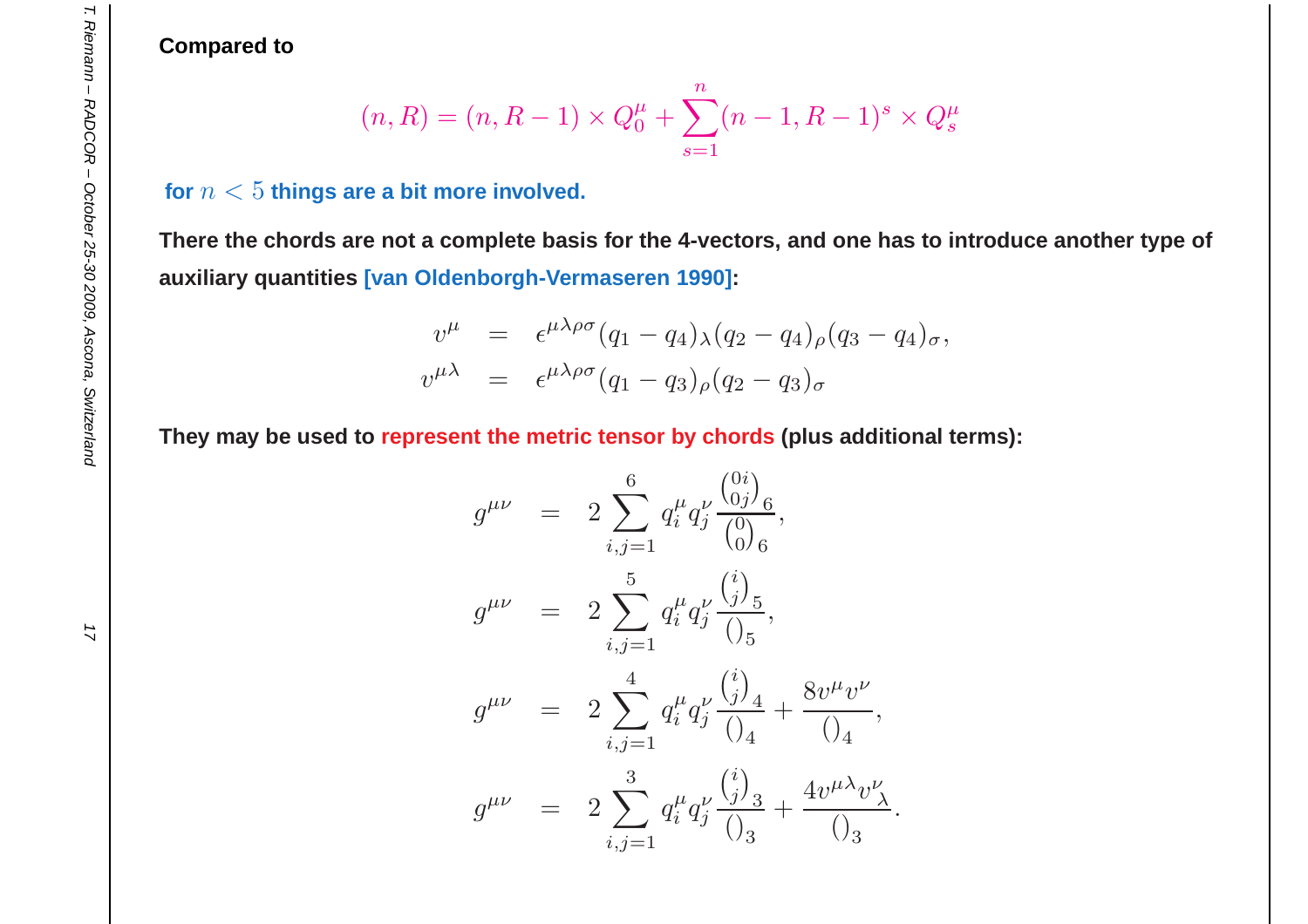#### **Then, one may find**

#### **recursions for two-, three-, four-point functions**

**e.g.:**

 $I_4^{\mu\nu\lambda}$ = $I_4^{\mu\nu}$  $\pmb Q$ λ $\overline{0}$  $-\sum_{1}^{4}$  $t{=}1$  $I^{\mu\nu,t}_3$  $\pmb Q$ λ $t$ <sup>-</sup>  $G^{\mu\lambda}I_4^{\nu,[d+]}$  $G^{\nu\lambda}I_4^{\mu,[d+]}$ ,

**with**

$$
G^{\mu\lambda}=\frac{4v^\mu v^\nu}{()_4}
$$

and the higher-dimensional integrals  $I_4^{\nu,[d+]}$  are given above in terms of the usual scalar  $A$ -,  $B$ -,  $C$ -, D**-functions.**

,

**Similarly:**

$$
I_3^{\mu\nu,t} = I_3^{\mu,t} Q_0^{t,\nu} - \sum_{u=1}^4 I_2^{\mu,tu} Q_u^{t,\nu} - I_3^{[d+]}{}^{,t} \frac{2v^{t,\mu\lambda} v_\lambda^{t,\nu}}{\binom{t}{t}_4}.
$$
 (11)

The  $Q^{t,\nu}_s$  are defined analogously to the  $Q^{\nu}_s$ .

**All this is nice, but we re-introduce the inverse Gram determinants.**

In the next part, we indicate how one may get rid of them in a systematic, relatively simple way, if they **are not wanted.**

 $\vec{a}$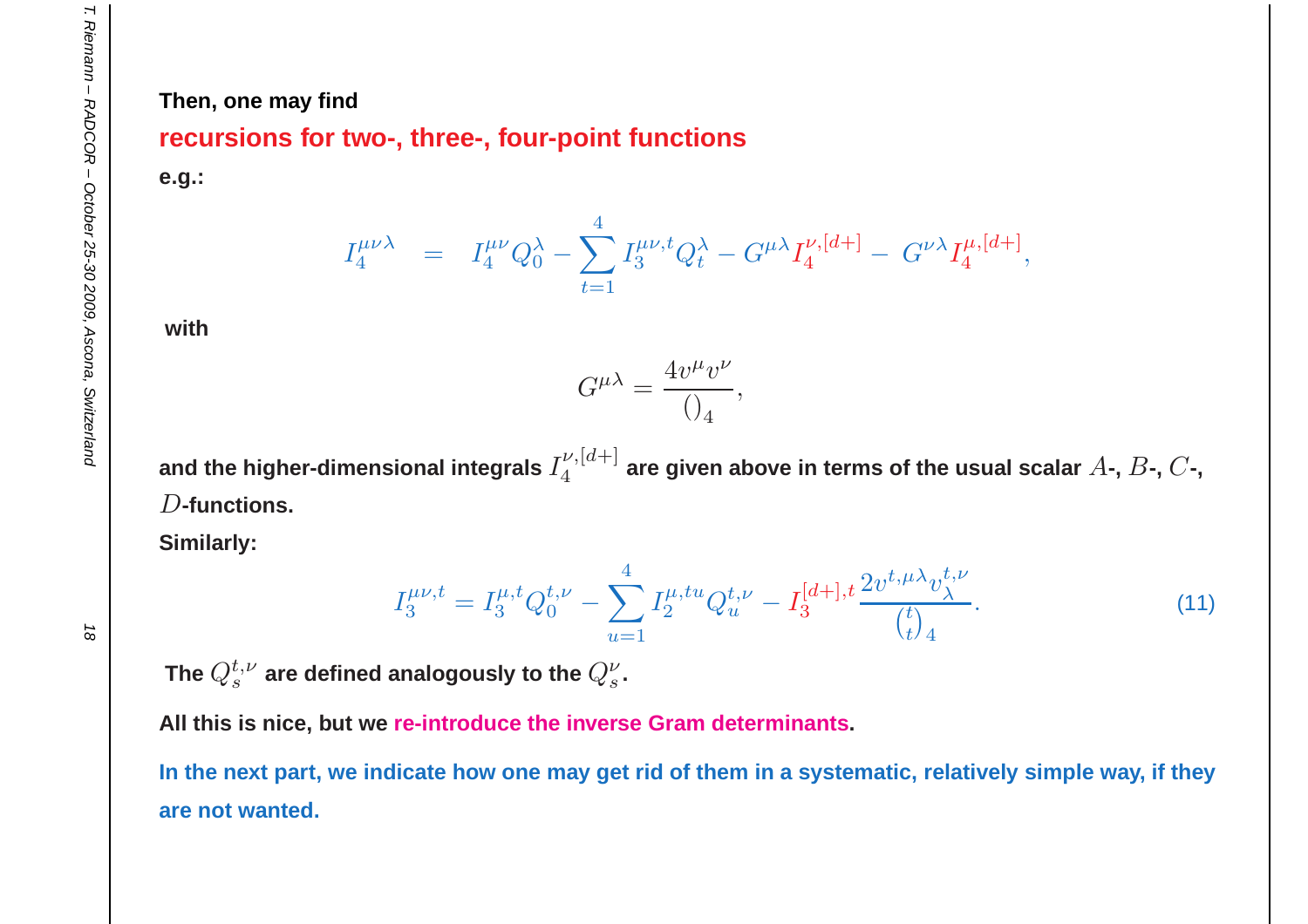#### **Cancellations (I) - inverse Gram determinants, repeated**

The recursions introduce at each step inverse Gram determinants, hidden in the auxiliary vectors  $Q_s^\nu$ . It is relatively easy to show that, for pentagons, they may be eliminated by eliminating these auxilary **vectors and applying some algebra.**

**Of course, in that case, the recursion breaks.**

Using relations like:

$$
\begin{pmatrix}\n0 \\
0\n\end{pmatrix}\n\begin{pmatrix}\ns \\
i\n\end{pmatrix}\n_{5} = \n\begin{pmatrix}\n0s \\
0i\n\end{pmatrix}\n_{5}\n\begin{pmatrix}\n0_{5} + \binom{0}{i}_{5}\binom{s}{0} \\
0\n\end{pmatrix}\n_{5}\n\n\begin{pmatrix}\ns \\
i\n\end{pmatrix}\n\begin{pmatrix}\n0_{5} \\
0_{5}\n\end{pmatrix}\n_{5} = -\binom{0i}{sj}\n_{5} + \binom{s}{0}\n\begin{pmatrix}\n0_{5} \\
0_{5}\n\end{pmatrix}\n_{5}\n\n\begin{pmatrix}\ns \\
0\n\end{pmatrix}\n_{5}\n\begin{pmatrix}\n0s \\
is\n\end{pmatrix}\n_{5} = \n\begin{pmatrix}\ns \\
i\n\end{pmatrix}\n_{5}\n\begin{pmatrix}\n0s \\
0s\n\end{pmatrix}\n_{5} - \binom{s}{s}\n_{5}\n\begin{pmatrix}\n0s \\
0i\n\end{pmatrix}\n_{5}
$$

and one (or the other) of the already quoted representations of the metric tensor:

$$
g^{\mu \nu} = 2 \sum_{i,j=1}^{4} \frac{{i \choose j}_5}{0_5} q_i^{\mu} q_j^{\nu}
$$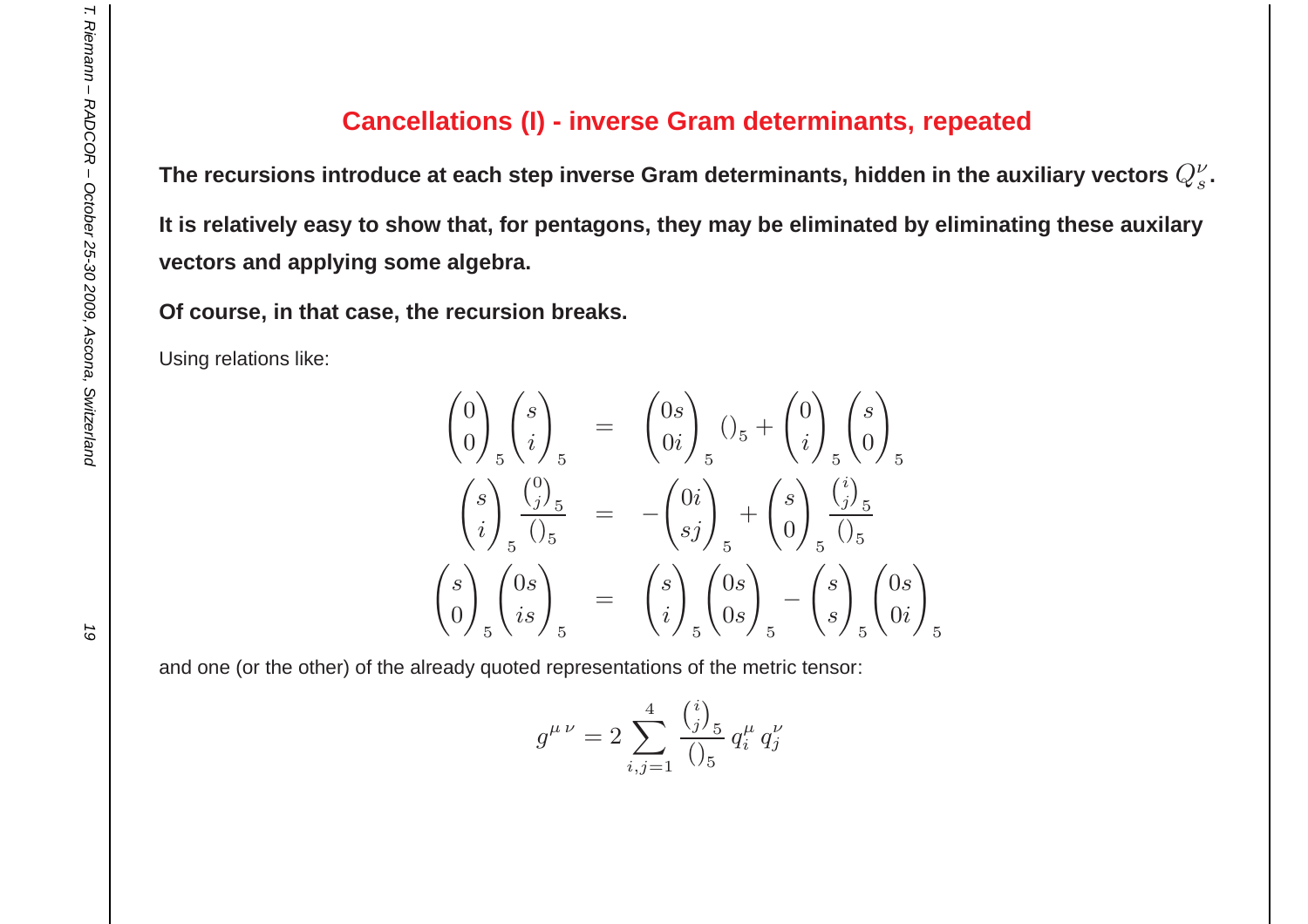**An example:**  $I^{\mu\nu}_5$ 

$$
\begin{split}\n\binom{0}{0} \, I_5^{\mu\nu} &= \, \binom{0}{0} \, \left[ I_5^{\mu} Q_0^{\nu} - \sum_{s=1}^5 I_4^{\mu,s} Q_s^{\nu} \right] \\
&= \, \left[ \binom{0}{0} \, I_5^{\mu} - \sum_{s=1}^5 \binom{s}{0} \, I_4^{\mu,s} \right] Q_0^{\nu} - \sum_{s=1}^5 I_4^{\mu,s} \overline{Q}_s^{0,\nu} \\
&= \, - \left[ \sum_{i=1}^5 q_i^{\mu} \binom{s}{i} \, I_4^{[d+],s} \right] Q_0^{\nu} - \sum_{s=1}^5 I_4^{\mu,s} \overline{Q}_s^{0,\nu} \\
&= \, g^{\mu\nu} \left[ -\frac{1}{2} \sum_{s=1}^5 \binom{s}{0} \, I_4^{[d+],s} \right] + \sum_{i,j=1}^4 q_i^{\mu} q_j^{\nu} \left[ \sum_{s=1}^5 \left[ \binom{0i}{sj} \, I_4^{[d+],s} + \binom{0s}{0j} \, I_{4,i}^{[d+],s} \right] \right] \\
&= \, g^{\mu\nu} \binom{0}{0} \, E_{00} + \sum_{i,j=1}^4 q_i^{\mu} q_j^{\nu} \binom{0}{0} \, E_{ij}\n\end{split}
$$
\n(12)

**This presentation is evidently free of an inverse Gram determinant.**

$$
\overline{Q}_s^{0,\mu} = \sum_{i=1}^n q_i^{\mu} \begin{pmatrix} 0s \\ 0i \end{pmatrix}_n, \quad s = 1, \dots, n.
$$

In a next step one has to treat the dimensionally shifted scalar integrals.

 $\overline{O}$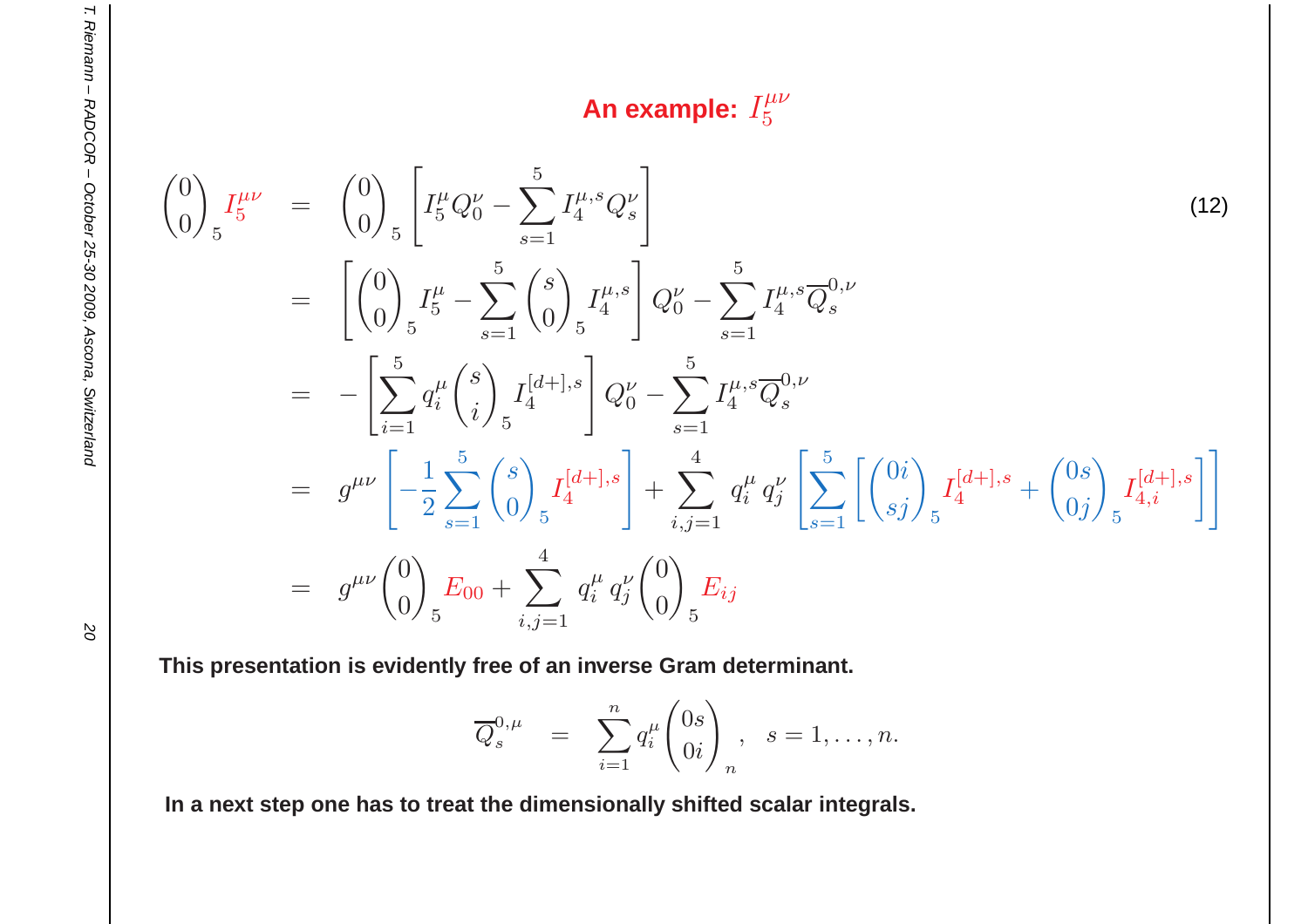### **Cancellations (II) - isolation of inverse sub-Grams**

When reducing the higher-dimensional self-energy, vertex, box integrals by the dimensional reductions introduced, we also, as in the case of the 5-point integrals, meet inverse Gram **determinants, but these cannot be cancelled completely.**

**Nevertheless, one can do something to get <sup>a</sup> much improved representation.**

In fact, it is another alternative Passarino-Veltman recursion to those described in Denner-Dittmaier **[2005].**

**An example demonstrating the method**

**We know [from FJT 2005] the limit**

$$
\lim_{\left(\right)^{n}\to 0} I_n^d = \sum_{k=1}^n \frac{\binom{k}{0}_n}{\binom{0}{0}_n} I_{n-1}^{d,k}
$$

**Introduce:**

$$
\lim_{\binom{s}{s}_{5}\to 0} I_{4}^{d,s} = \sum_{t=1}^{5} \frac{\binom{ts}{0s}_{5}}{\binom{0s}{0s}_{5}} I_{3}^{d,st} \equiv Z_{4}^{d,s}
$$

For  $I_4^{[d+],s}$  , we get with this notations ( $Z_4^d$  $a_4^{d \rightarrow 4,s} \equiv Z_4^s$ ):

$$
I_4^{[d+],s} = \binom{0s}{0s}_5 \frac{[I_4^s - Z_4^s]}{\binom{s}{s}_5}
$$

The relation makes evident that  $I_4^{[d+],s}$  stays finite at  $\binom{s}{s}_5 \rightarrow 0.$ **A** less trivial example appearing in (12) is  $I_{4,i}^{[d+],s}.$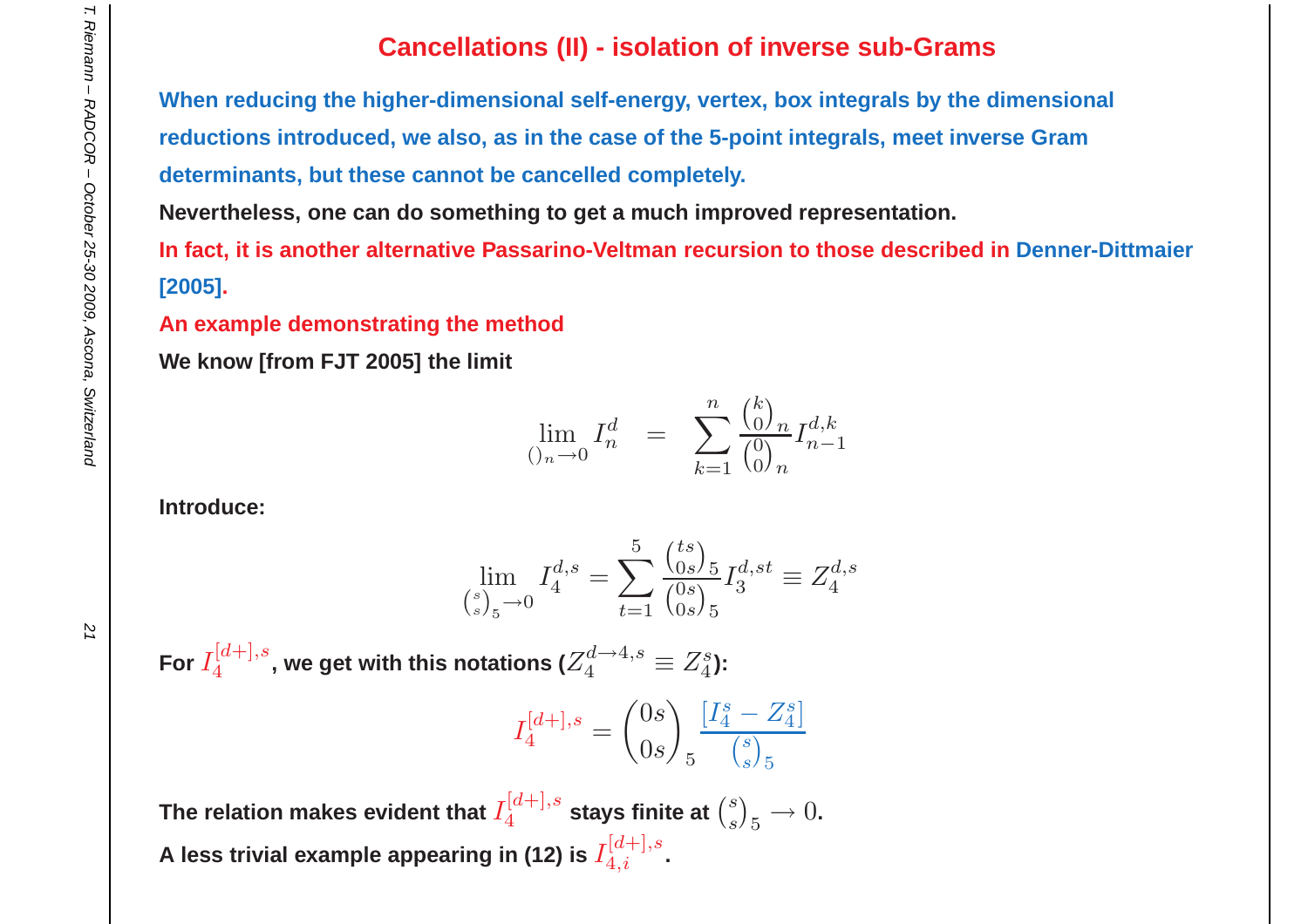**With the aid of**

$$
\binom{0s}{is}_{5}\binom{ts}{0s}_{5} - \binom{0s}{0s}_{5}\binom{ts}{is}_{5} = -\binom{s}{s}_{5}\binom{0st}{0si}_{5},
$$

 $\mathbf{C}$  **one** may cancel out the factor  $\binom{s}{s}_5$  from the combination

$$
\frac{\binom{0s}{is}}{\binom{s}{s}_5} Z_4^s - \sum_{t=1}^5 \frac{\binom{ts}{is}_5}{\binom{s}{s}_5} I_3^{st} = \dots = -\frac{1}{\binom{0s}{0s}_5} \sum_{t=1}^5 \binom{0st}{0si}_5 I_3^{st}
$$

**This allows to derive finally**

$$
I_{4,i}^{[d+],s} = -{0s \choose is}_5 \frac{[I_4^s - Z_4^s]}{{s \choose s}_5} + \frac{1}{{0s \choose 0s}_5} \sum_{t=1}^5 {0st \choose 0si}_5 I_3^{st}
$$

This is a nice expression, because it contains an explicit difference quotient for the case that  ${s\choose s}_5$ **becomes zero or if it becomes small but finite.**

**A proper use will stabilize numerics [considerably?].**

**The practical numerics is not yet worked out.**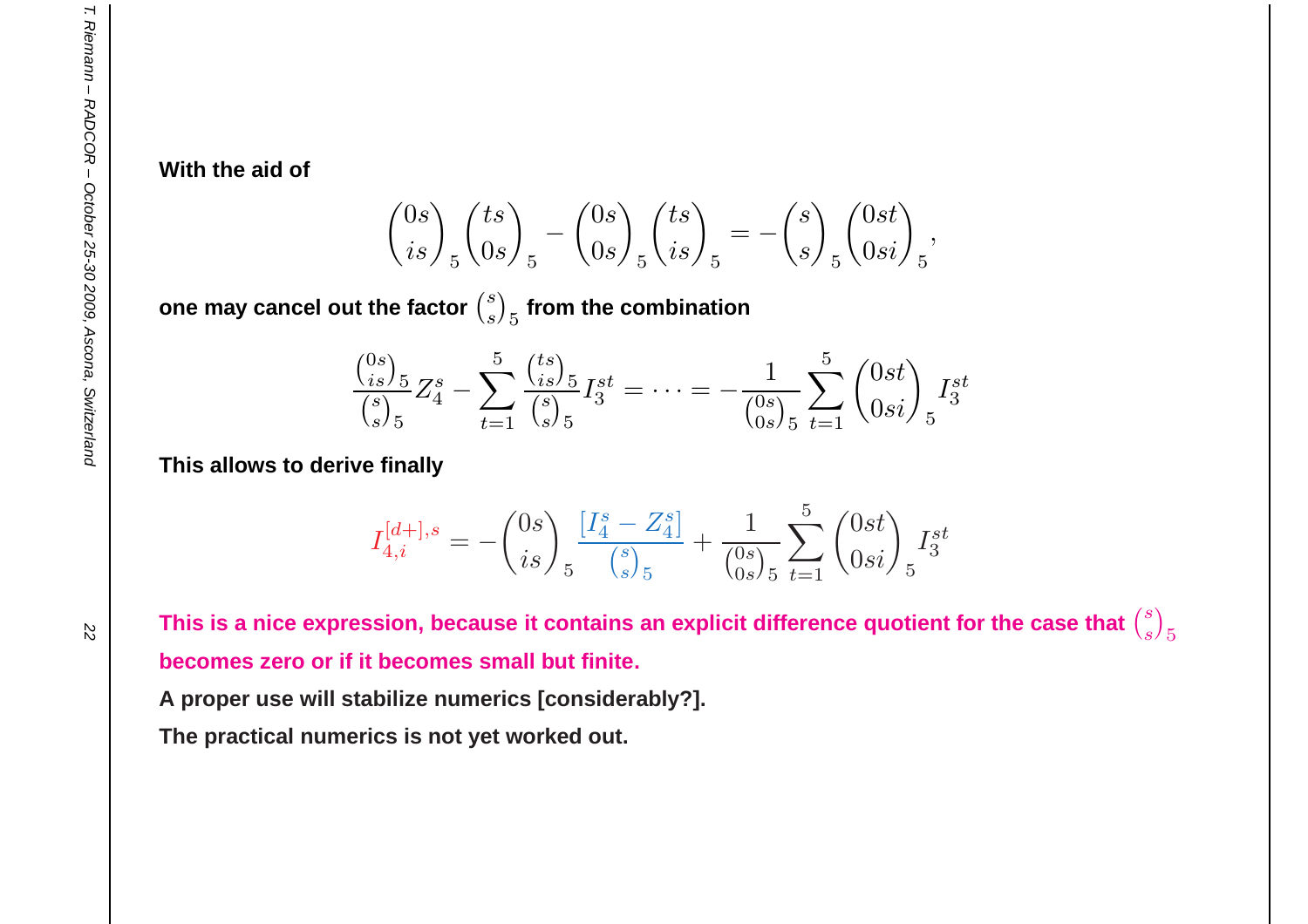# **Numbers (I) – Pentagons**

**Randomly chosen phase space point with massive and massless internal particles**

| $p_{1}$ |                                                                              | 5.00000000000 E+00    | 0.0000000000 E+00   | 0.00000000000 E+00      | 4.00000000000 E+00    |  |  |
|---------|------------------------------------------------------------------------------|-----------------------|---------------------|-------------------------|-----------------------|--|--|
| $p_2$   |                                                                              | 5.00000000000 E+00    | $0.0000000000E+00$  | 0.00000000000 E+00      | $-4.000000000000E+00$ |  |  |
| $p_3$   |                                                                              | $-0.30770034895 E+01$ | 0.5359484673 E+00   | $-0.37447035150 E+00$   | $-0.20120057390 E+00$ |  |  |
| $p_4$   |                                                                              | $-0.34048537280$ E+01 | 0.2184763540 E-01   | $-0.10479394969 E + 01$ | 0.12224460727 E+01    |  |  |
| $p_5$   |                                                                              | $-0.35181427825 E+01$ | $-0.5577961027E+00$ | 0.14224098484 E+01      | $-0.10212454988E+01$  |  |  |
|         | $m_3 = 3.0, \quad m_4 = 4.0,$<br>$m_2 = 2.0$<br>$m_5 = 5.0$<br>$m_1 = 0.0$ , |                       |                     |                         |                       |  |  |



T. Riemann - RADCOR - October 25-30 2009, Ascona, Switzerland T. Riemann – RADCOR – October 25-30 2009, Ascona, Switzerland 23

23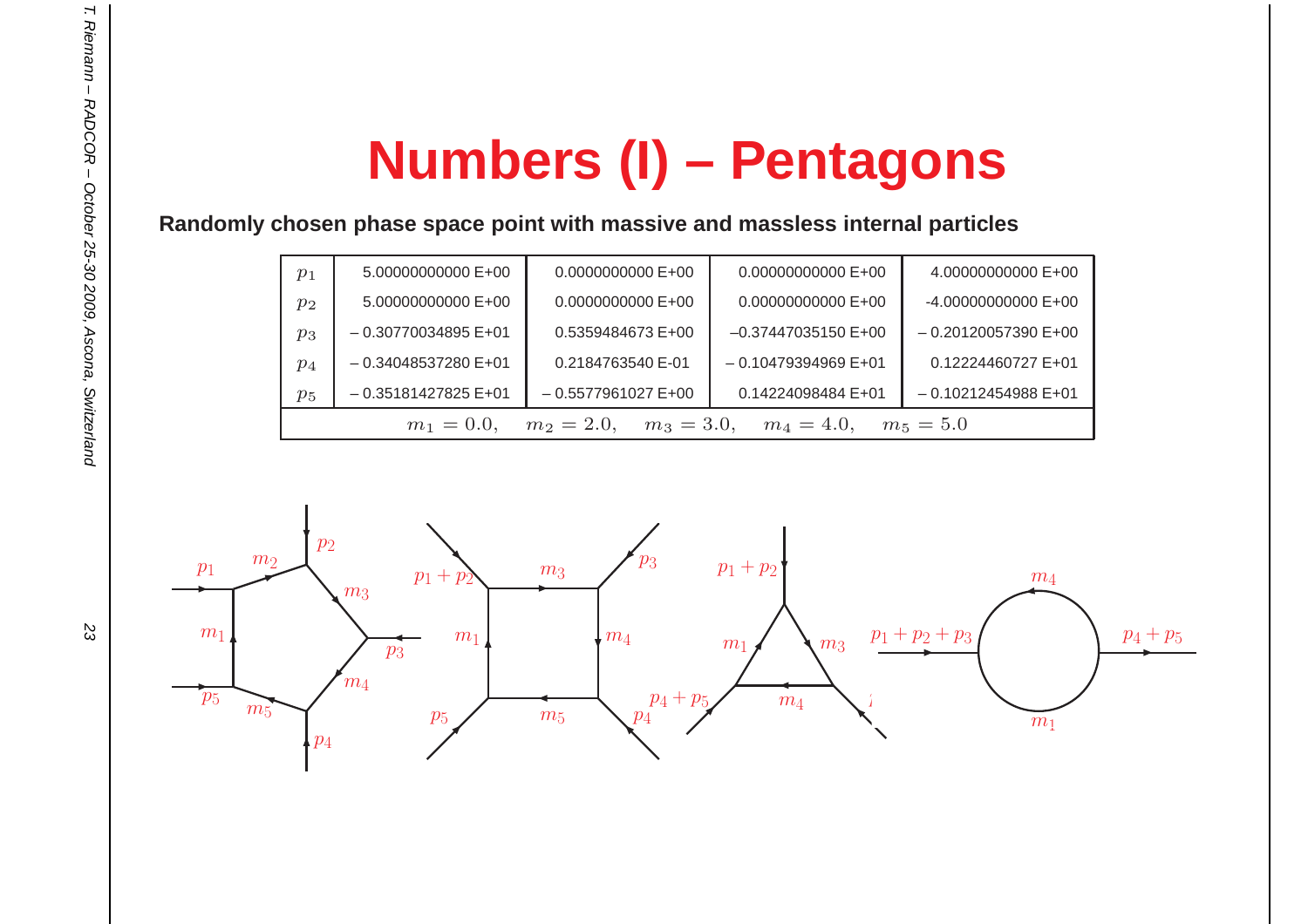#### Selected tensor components

Shown are the constant terms of the tensor components

|             | Pentagon.F                                    |  |  |
|-------------|-----------------------------------------------|--|--|
| $E^2$       | (2.80450709388539E-05, -1.08461817406464E-05) |  |  |
| $E^{12}$    | (-5.41333978667301E-06, 6.26985967678899E-06) |  |  |
| $E^{232}$   | (-1.20374858970726E-04, 4.07974751672555E-04) |  |  |
| $E^{0321}$  | (-9.11194535703727E-06, 4.39187998675819E-05) |  |  |
| $E^{01230}$ | (4.37928367160152E-05, -2.18183151665913E-04) |  |  |

|            | Box. F                                         | Loop Tools                                        |
|------------|------------------------------------------------|---------------------------------------------------|
| $D^1$      | (6.81403420828588E-03, -5.74298462683219E-03)  | (6.8140342082847463E-03, -5.7429846268324187E-03) |
| $D^{33}$   | (2.40138809967981E-03, 1.11591328775015E-02)   | (2.4013880996803092E-03,1.1159132877500448E-02)   |
| $D^{212}$  | -1.69702786278243E-03, -2.83731121595478E-03)  | (-1.6970278627700630E-03,-2.8373112159962330E-03) |
| $D^{0123}$ | (-1.92190388316994E-04, -4.04730302413490E-04) | (-1.9219038693301300E-04,-4.0473030187772325E-04) |

|              | Triangle.F                                     | Loop Tools                                        |  |
|--------------|------------------------------------------------|---------------------------------------------------|--|
| $C^2$        | (2.44757827793318E-04, -7.50688449850356E-03)  | (2.4475782779342707E-04,-7.5068844985030472E-03)  |  |
| $C^{01}$     | (-1.28259813172255E-02, -6.73809718907549E-02) | (-1.2825981317215014E-02,-6.7380971890795340E-02) |  |
| $\sqrt{133}$ | (-7.00360822297110E-02, 7.24628606014397E-02)  | (-7.0036082229746830E-02,7.2462860601566081E-02)  |  |

|          | Bubble.F                                         | Loop Tools                                    |
|----------|--------------------------------------------------|-----------------------------------------------|
| $R^3$    | (-0.141525070262337E+00, 0.138870631815383E+00)  | (-0.1415250702623366,0.1388706318153829)      |
| $B^{12}$ | $(0.102490343329085E+00, -6.12154531068256E-02)$ | (0.1024903433290848, -6.1215453106825706E-02) |

24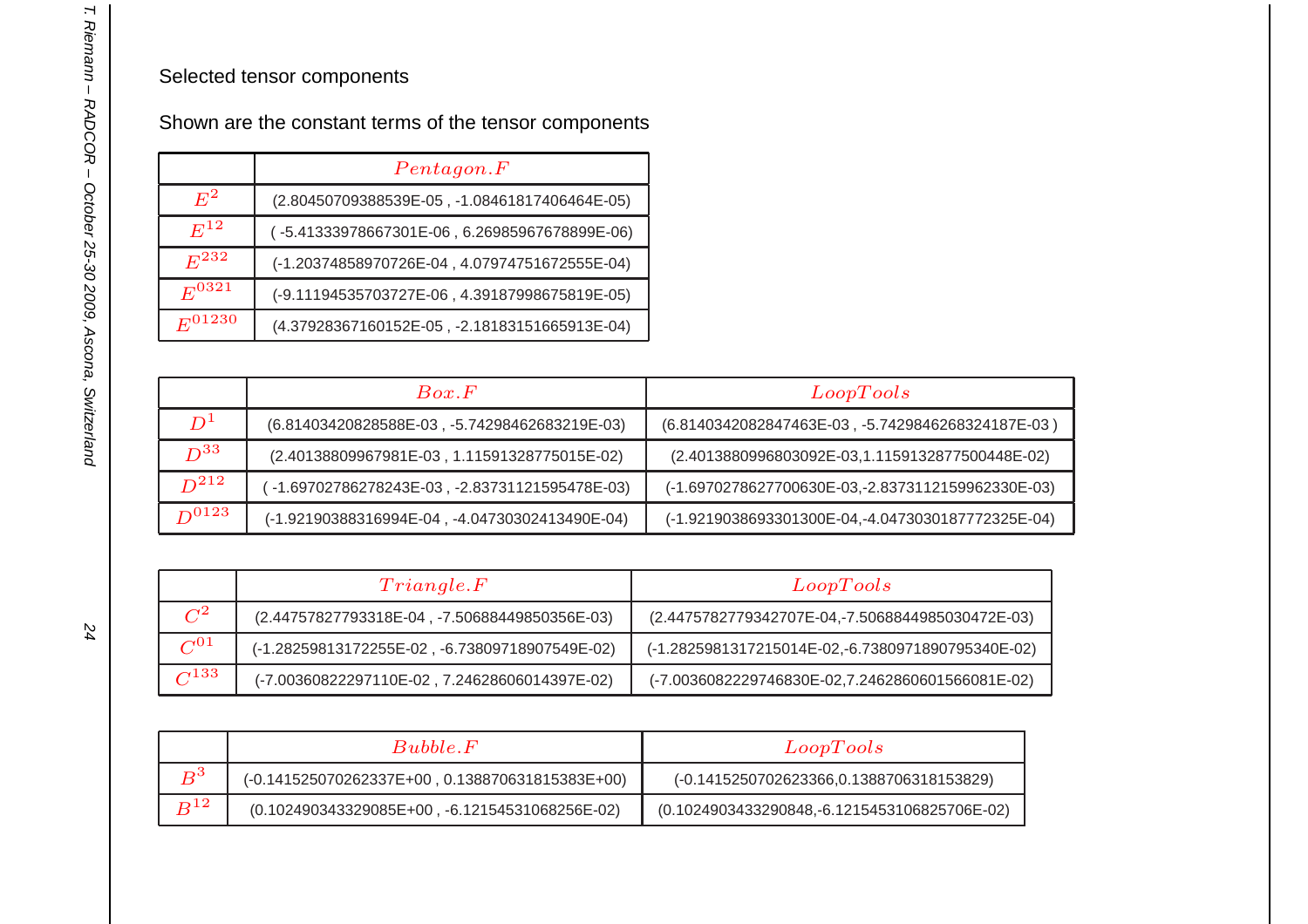# **Numbers (II) – Hexagons**

| $p_1$ | 0.21774554 E+03                                                                | 0.0                | 0.0               | 0.21774554 E+03   |  |  |
|-------|--------------------------------------------------------------------------------|--------------------|-------------------|-------------------|--|--|
| $p_2$ | $0.21774554E+03$                                                               | 0.0                | 0.0               | $-0.21774554E+03$ |  |  |
| $p_3$ | $-0.20369415E+03$                                                              | $-0.47579512E+02$  | $0.42126823E+02$  | 0.84097181 E+02   |  |  |
| $p_4$ | $-0.20907237 E + 03$                                                           | $0.55215961 E+02$  | $-0.46692034E+02$ | $-0.90010087E+02$ |  |  |
| $p_5$ | $-0.68463308 E + 01$                                                           | 0.53063195 E+01    | 0.29698267 E+01   | $-0.31456871E+01$ |  |  |
| $p_6$ | $-0.15878244E+02$                                                              | $-0.12942769 E+02$ | $0.15953850 E+01$ | 0.90585932 E+01   |  |  |
|       | $m_1 = 110.0, m_2 = 120.0, m_3 = 130.0, m_4 = 140.0, m_5 = 150.0, m_6 = 160.0$ |                    |                   |                   |  |  |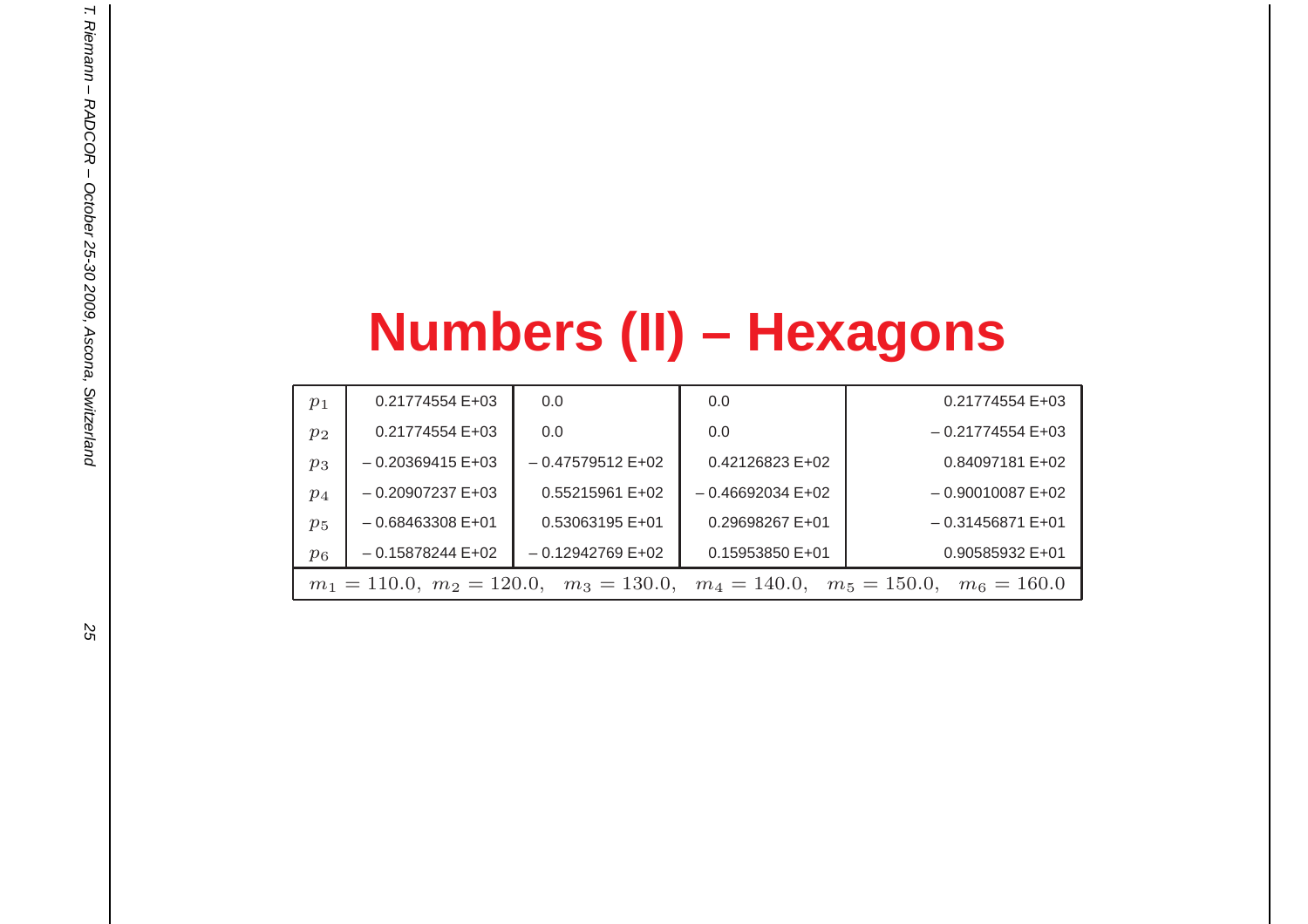|                |                | $F_0$                                      |
|----------------|----------------|--------------------------------------------|
|                |                | – 0.223393 E–18 – i 0.396728 E–19          |
| $\mu$          |                | $F^\mu$                                    |
| 0              |                | 0.192487 E-17 + i 0.972635 E-17            |
| 1              |                | $-0.363320$ E-17 - i 0.11940 E-17          |
| $\overline{2}$ |                | $0.365514 E-17 + i 0.106928 E-17$          |
| 3              |                | $0.239793 E-16 + i 0.341928 E-17$          |
| $\mu$          | $\nu$          | $F^{\mu\nu}$                               |
| 0              | 0              | $0.599459 E-14 - i 0.114601 E-14$          |
| 0              | 1              | $0.323869$ E-15 + i 0.423754 E-15          |
| 0              | $\overline{2}$ | $-0.294252$ E $-15 - i 0.375481$ E $-15$   |
| 0              | 3              | $-0.255450$ E $-14$ $-$ i 0.195640 E $-14$ |
| 1              | 1              | - 0.164562 E-14 - i 0.993796 E-16          |
| 1              | 2              | $0.920944 E-16 + i 0.706487 E-17$          |
| 1              | 3              | 0.347694 E-15 - i 0.127190 E-16            |
| $\overline{2}$ | $\overline{2}$ | $-0.163339E - 14 - i 0.994148E - 16$       |
| $\overline{2}$ | 3              | $-0.341773 E-15 + i 0.818678 E-17$         |
| 3              | 3              | $-0.413909 E-14 + i 0.670676 E-15$         |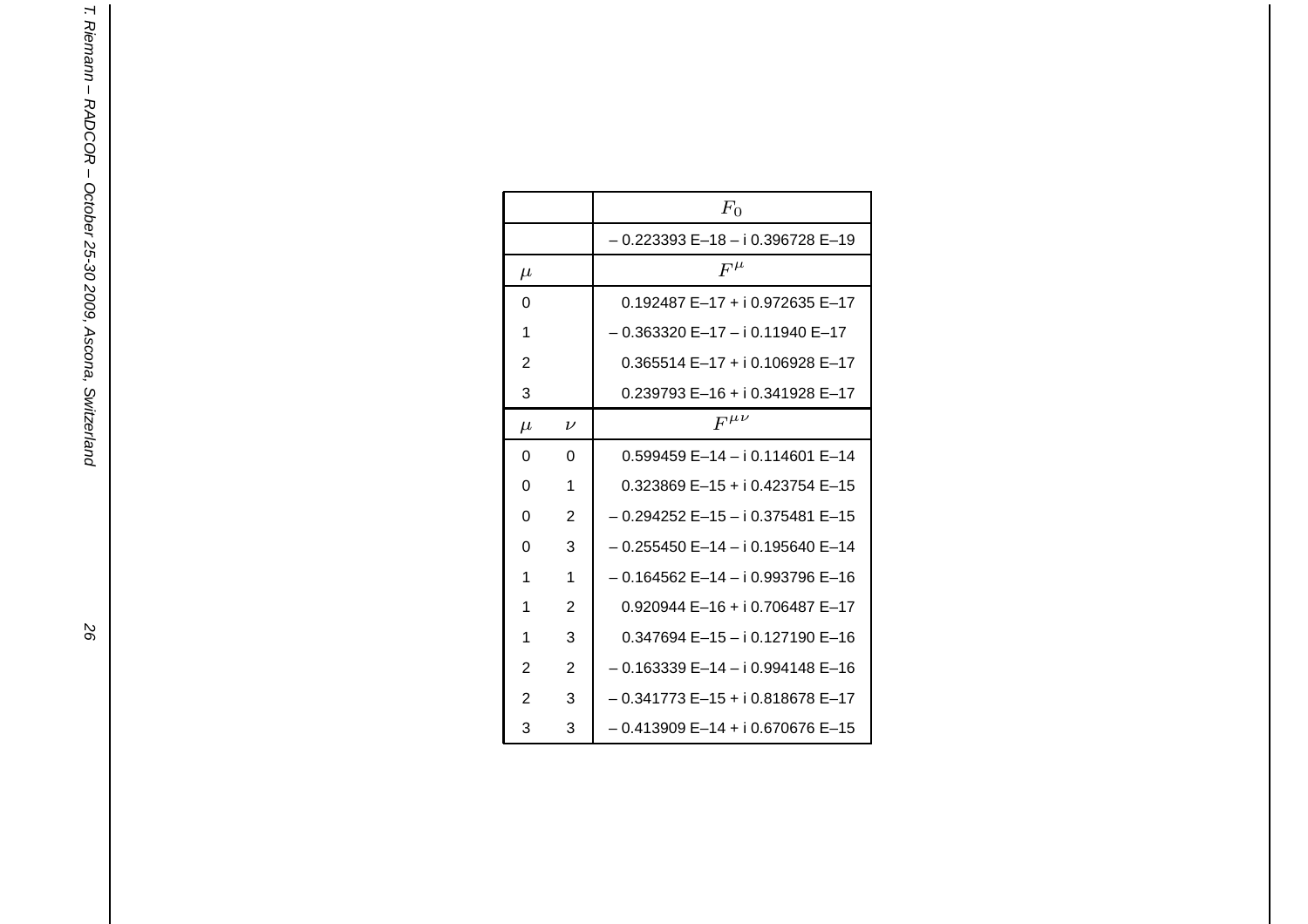| $\mu$          | $\nu$          | $\lambda$      | $F^{\mu\nu\lambda}$                |                                                               |
|----------------|----------------|----------------|------------------------------------|---------------------------------------------------------------|
| $\mathbf 0$    | $\mathbf 0$    | 0              | $-0.227754 E-11 - i 0.267244 E-12$ |                                                               |
| 0              | 0              | 1              | $0.140271 E-13 - i 0.119448 E-12$  |                                                               |
| 0              | $\mathsf 0$    | $\overline{2}$ | $-0.201270 E-13 + i 0.101968 E-12$ |                                                               |
| 0              | $\mathbf 0$    | 3              | $0.102976 E-12 + i 0.624467 E-12$  |                                                               |
| 0              | $\mathbf{1}$   | $\mathbf{1}$   | $0.183904 E-12 + i 0.142429 E-12$  |                                                               |
| 0              | $\mathbf{1}$   | $\overline{2}$ | $-0.131028E-13 - i0.610343E-14$    |                                                               |
| 0              | $\mathbf{1}$   | 3              | $-0.543316 E-13 - i 0.158809 E-13$ |                                                               |
| 0              | $\overline{2}$ | $\overline{2}$ | $0.181352$ E-12 + i 0.141686 E-12  |                                                               |
| 0              | $\overline{2}$ | 3              | $0.506408$ E-13 + i 0.163568 E-13  |                                                               |
| $\mathbf 0$    | 3              | 3              | $0.600542$ E-12 + i 0.130733 E-12  | Tensor components for a massive rank $R=3$ six-point function |
| 1              | $\mathbf 1$    | 1              | $-0.563539 E-13 + i 0.178403 E-13$ |                                                               |
| 1              | 1              | $\overline{2}$ | $0.210641 E-13 - i 0.584990 E-14$  |                                                               |
| 1              | 1              | 3              | $0.120482$ E-12 - i 0.574688 E-13  |                                                               |
| 1              | $\overline{2}$ | $\overline{2}$ | $-0.201182 E-13 + i 0.620591 E-14$ |                                                               |
| 1              | $\overline{2}$ | 3              | $-0.686164 E-14 + i 0.205457 E-14$ |                                                               |
| 1              | 3              | 3              | $-0.447329 E-13 + i 0.193180 E-13$ |                                                               |
| 2              | $\overline{2}$ | $\overline{2}$ | $0.582201 E-13 - i 0.163889 E-13$  |                                                               |
| 2              | $\overline{2}$ | 3              | $0.119659 E-12 - i 0.570084 E-13$  |                                                               |
| $\overline{c}$ | 3              | 3              | $0.457464 E-13 - i 0.181141 E-13$  |                                                               |
| 3              | 3              | 3              | $0.557081 E-12 - i 0.374359 E-12$  |                                                               |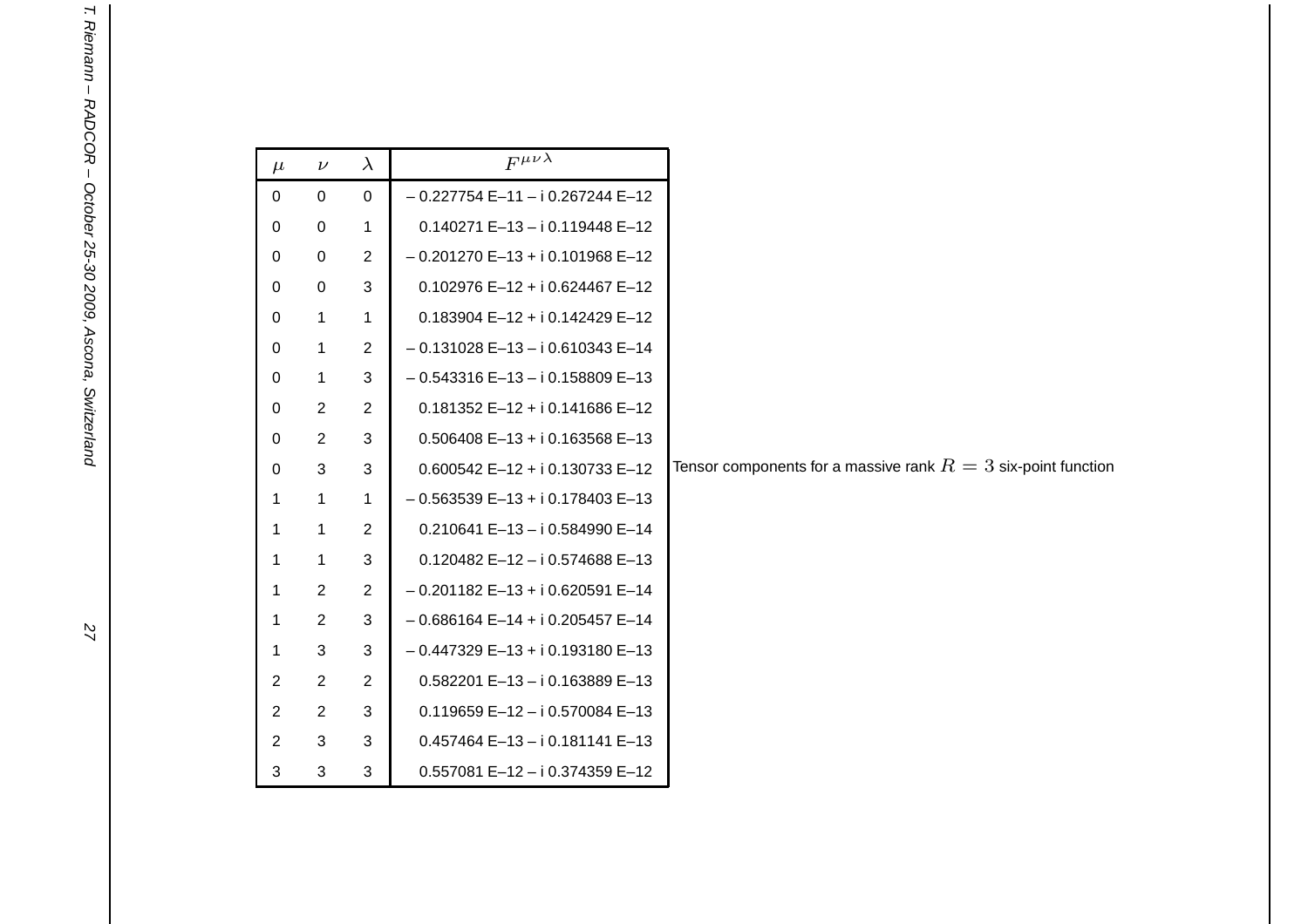| $\mu$ | $\nu$          | $\lambda$   | ρ | $F^{\mu\nu\lambda\rho}$                    |
|-------|----------------|-------------|---|--------------------------------------------|
| 0     | 0              | $\mathbf 0$ | 0 | $0.666615 E - 09 + i 0.247562 E - 09$      |
| 0     | 0              | 0           | 1 | $-0.200049 E-10 + i 0.294036 E-10$         |
| 0     | 0              | 0           | 2 | 0.200975 E-10 - i 0.237333 E-10            |
| 0     | 0              | $\Omega$    | 3 | $0.645477 E-10 - i 0.162236 E-09$          |
| 0     | 0              | 1           | 1 | - 0.116956 E-10 - i 0.516760 E-10          |
| 0     | 0              | 1           | 2 | $0.160357 E-11 + i 0.222284 E-11$          |
| 0     | 0              | 1           | 3 | 0.792692 E-11 + i 0.729502 E-11            |
| 0     | 0              | 2           | 2 | $-0.111838$ E $-10$ $-$ i 0.513133 E $-10$ |
| 0     | 0              | 2           | 3 | - 0.681086 E-11 - i 0.708933 E-11          |
| 0     | 0              | 3           | 3 | $-0.804454 E-10 - i 0.801909 E-10$         |
| 0     | 1              | 1           | 1 | $0.100498 E - 10 - i 0.151735 E - 13$      |
| 0     | 1              | 1           | 2 | – 0.348984 E–11 – i 0.195436 E–12          |
| 0     | 1              | 1           | 3 | $-0.211111E-10+i0.295212E-11$              |
| 0     | 1              | 2           | 2 | $0.357455 E-11 + i 0.662809 E-14$          |
| 0     | 1              | 2           | 3 | 0.121595 E-11 - i 0.807388 E-13            |
| 0     | 1              | 3           | 3 | 0.825803 E-11-i 0.142086 E-11              |
| 0     | 2              | 2           | 2 | - 0.958961 E-11 - i 0.585948 E-12          |
| 0     | 2              | 2           | 3 | $-0.209232E-10+i0.289031E-11$              |
| 0     | 2              | 3           | 3 | - 0.802359 E-11 + i 0.994701 E-12          |
| 0     | 3              | 3           | 3 | $-0.102576 E-09 + i 0.378476 E-10$         |
| 1     | 1              | 1           | 1 | – 0.246426 E–10 + i 0.276326 E–10          |
| 1     | 1              | 1           | 2 | $0.915670 E - 12 - i 0.660629 E - 12$      |
| 1     | 1              | 1           | 3 | 0.303529 E-11-i 0.287480 E-11              |
| 1     | 1              | 2           | 2 | - 0.822697 E-11 + i 0.919635 E-11          |
| 1     | 1              | 2           | 3 | - 0.116294 E-11 + i 0.100024 E-11          |
| 1     | 1              | 3           | 3 | $-0.146918 E-10 + i 0.183799 E-10$         |
| 1     | 2              | 2           | 2 | 0.908296 E-12 - i 0.654735 E-12            |
| 1     | 2              | 2           | 3 | $0.109510 E-11 - i 0.100875 E-11$          |
| 1     | $\overline{2}$ | 3           | 3 | 0.717342 E-12 - i 0.557293 E-12            |
| 1     | 3              | 3           | 3 | $0.450661 E-11 - i 0.485065 E-11$          |
| 2     | 2              | 2           | 2 | $-0.245154 E-10 + i 0.274313 E-10$         |
| 2     | 2              | 2           | 3 | - 0.318500 E-11 + i 0.279750 E-11          |
| 2     | 2              | 3           | 3 | - 0.146317 E-10 + i 0.182912 E-10          |
| 2     | 3              | 3           | 3 | - 0.477335 E-11 + i 0.477368 E-11          |
| 3     | 3              | 3           | 3 | - 0.730168 E-10 + i 0.112865 E-09          |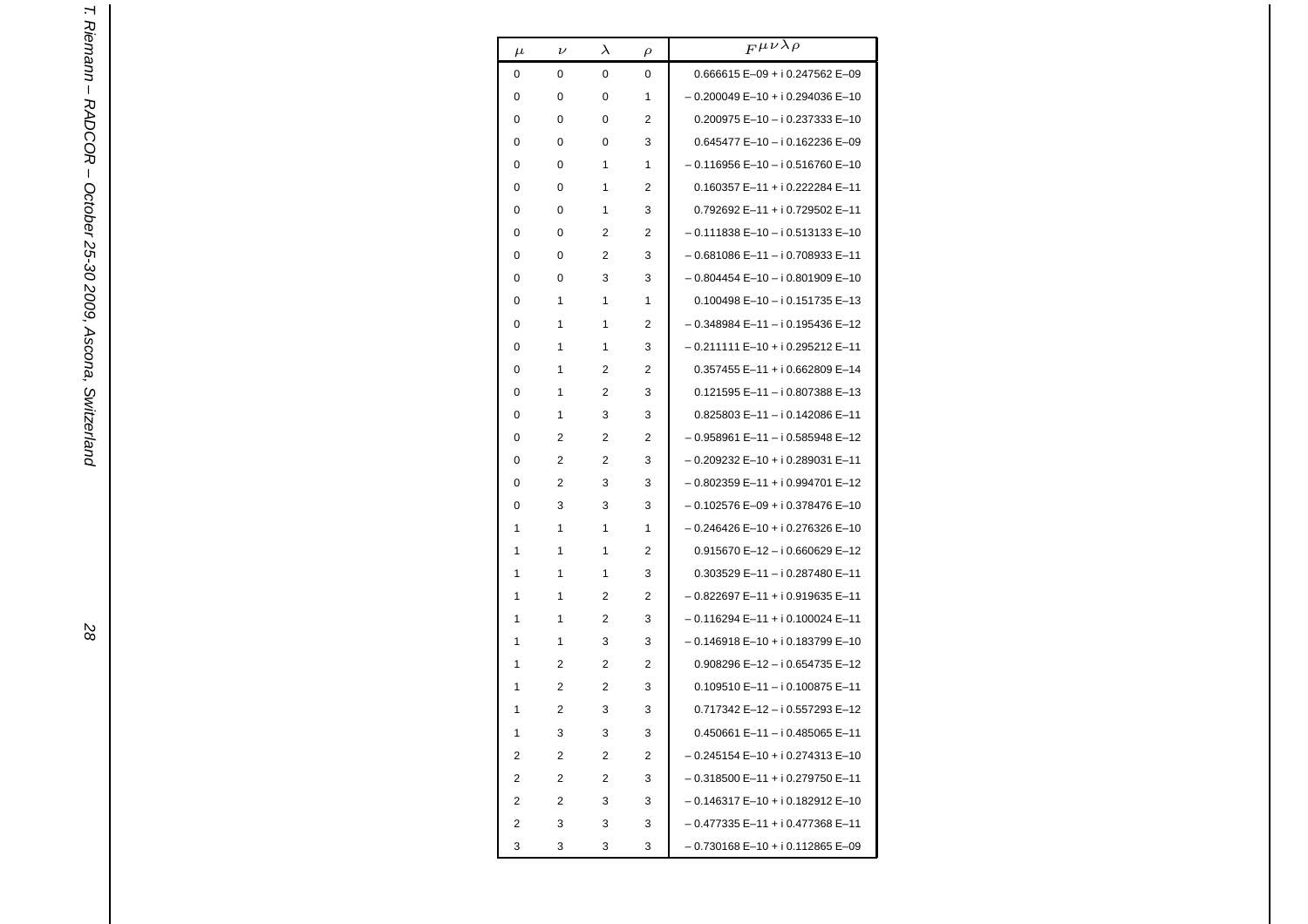For the phase space point given by:

 $p_1$  =(0.5, 0, 0,0.5)

 $p_2$  =(0.5, 0, 0,–0.5)

 $p_3$  =(–0.19178191,–0.12741180,–0.08262477,–0.11713105)

 $p_4$  =(–0.33662712, 0.06648281, 0.31893785, 0.08471424)

 $p_5$  =(-0.21604814, 0.20363139,-0.04415762,-0.05710657)

 $p_6=-(p_1+p_2+p_3+p_4+p_5)$ 

 $M_1 = 0, M_2 = 0, M_3 = 0, M_4 = 0, M_5 = 0$ 

Golem95: Binoth, Guillet, Heinrich, Pilon, Reiter [arXiv:hep-ph/0810.0992]

scalar masters QCDloop, agreement of 8 digits

Shown are only the constant terms of the tensor components.

|             | Hexagon.F                                        | Golem <sup>95</sup>                              |
|-------------|--------------------------------------------------|--------------------------------------------------|
| $F^{03121}$ | (0.158428986740235E+00,0.416706979843194E-01)    | (0.158428980552600E+00, 0.416706995132716E-01)   |
| $F^{11020}$ | (-0.143913859903552E+01, -0.164647048275408E+00) | (-0.143913852754709E+01, -0.164647075385477E+00) |
| $F^{20200}$ | (0.242928799509288E+02, 0.555041844207877E+02)   | (0.242928775936564E+02, 0.555041824180155E+02)   |
| $F^{22130}$ | (0.225563941055782E+00, 0.231928571404353E+00)   | $(0.225563949300093E+00, 0.231928509918651E+00)$ |
| $F^{33333}$ | $(0.244568134868438E+00, 0.740146041525474E+00)$ | $(0.244568138432017E+00, 0.740146095196997E+00)$ |